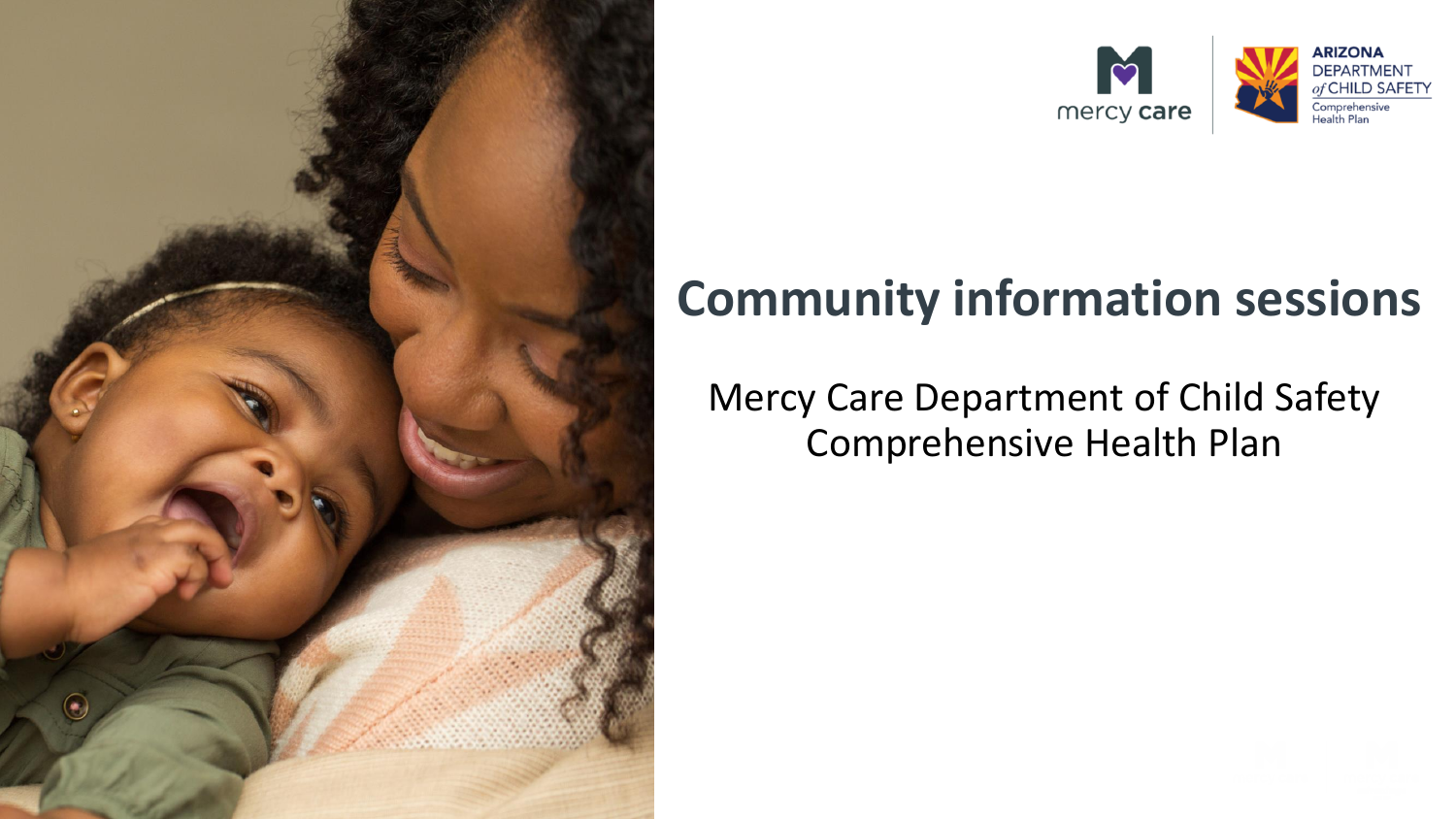#### **During our session**

- Everyone is muted during our session except the presenters. This will help us keep background noise down.
- You'll be able to ask questions later in this session.
- When we get to Q&A, you can ask your questions in the chat feature, which is in the lower right corner of your screen.
- We have people participating who can help get answers.

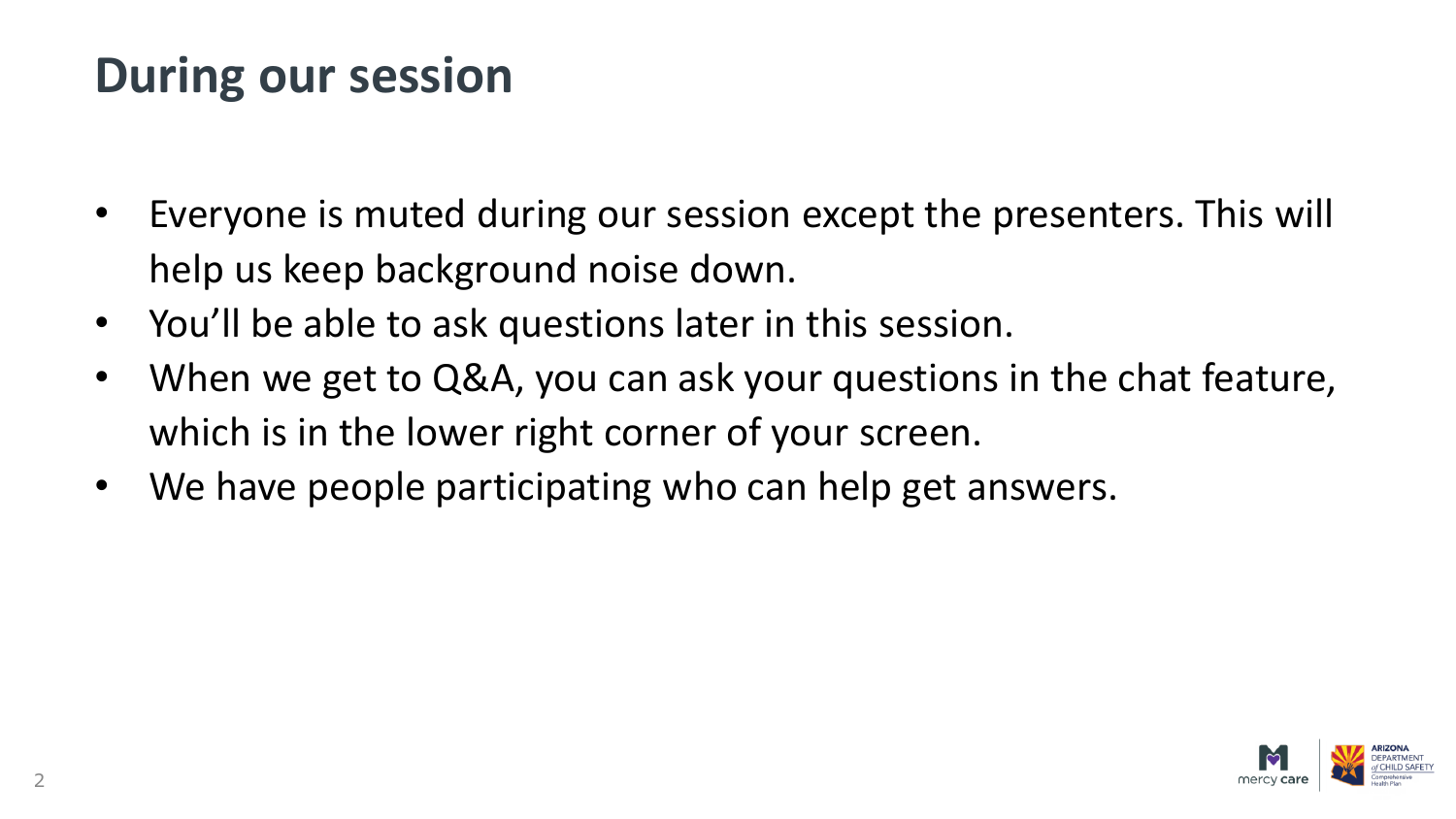# INTRODUCTIONS & WELCOME

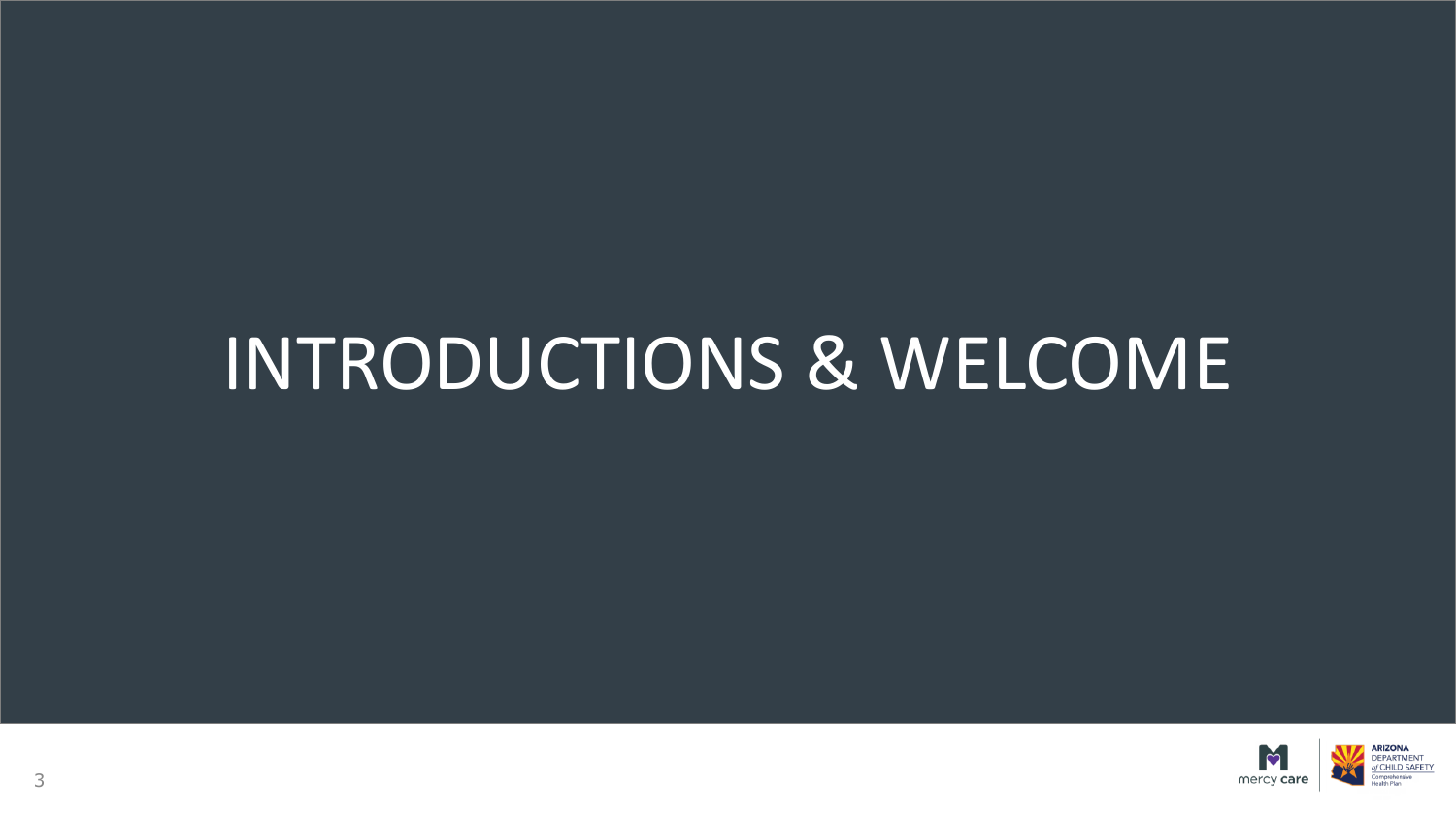#### **Introductions and welcome**

We're excited to tell you about a new partnership between Mercy Care and the Department of Child Safety.

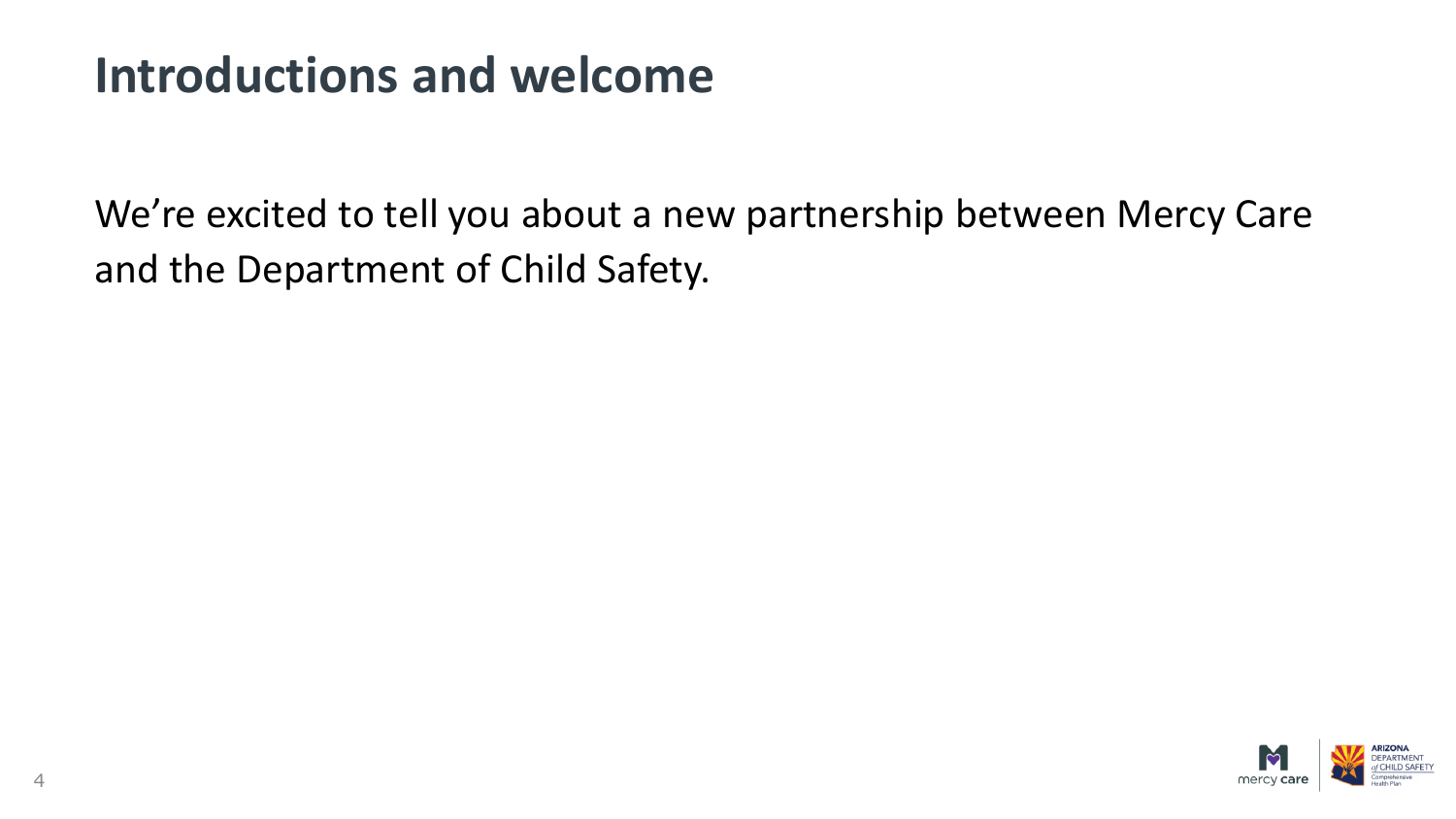### **What we'll cover in today's session**

- ❑Introductions and welcome
- ❑Mercy Care and DCS
- ❑What's changing
- ❑What the changes mean
- ❑What's not changing
- ❑Contacts and resources
- ❑Q&A

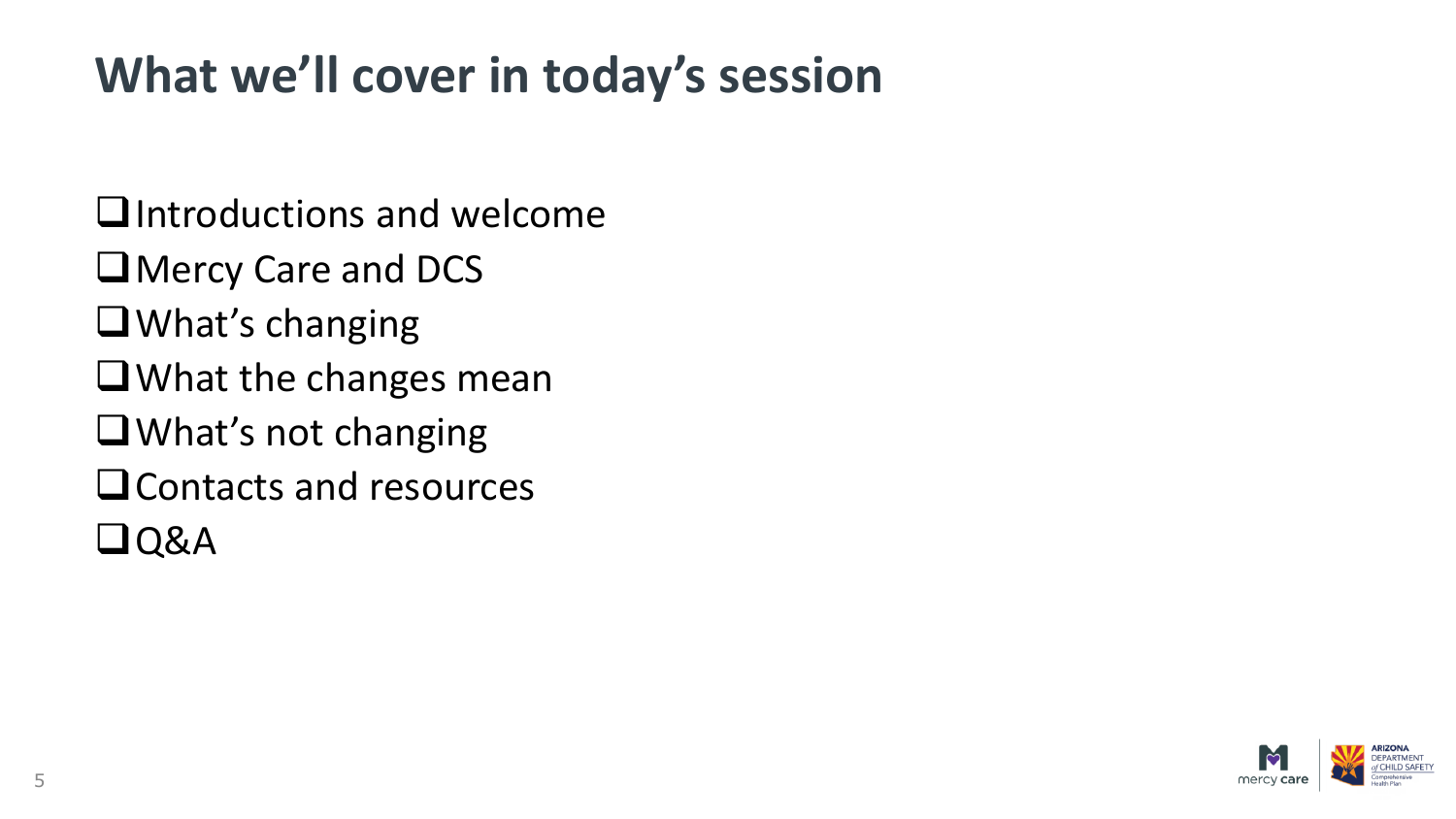# MERCY CARE AND DCS

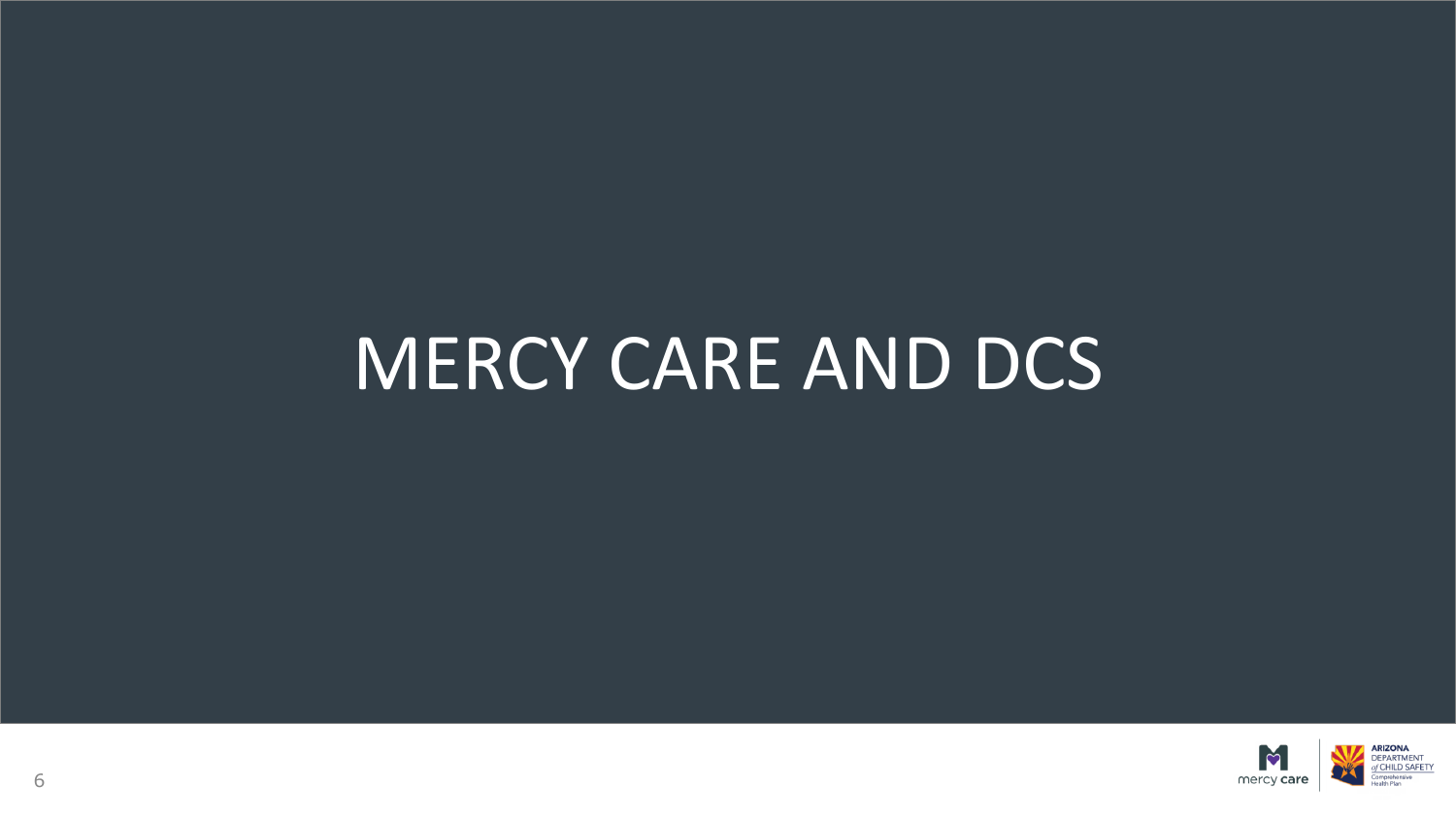#### **New partnership between DCS and Mercy Care**

- Mercy Care and the Department of Child Safety (DCS) created a new partnership to provide integrated care to Arizona's children in foster care.
- The name of this integrated health plan is **Mercy Care Department of Child Safety Comprehensive Health Plan**. Or **Mercy Care DCS CHP**.
- Together, we will provide all Arizona children in DCS' out-of-home care physical, dental and behavioral health care. We will serve all children in foster care in Arizona, regardless of their eligibility for Medicaid.

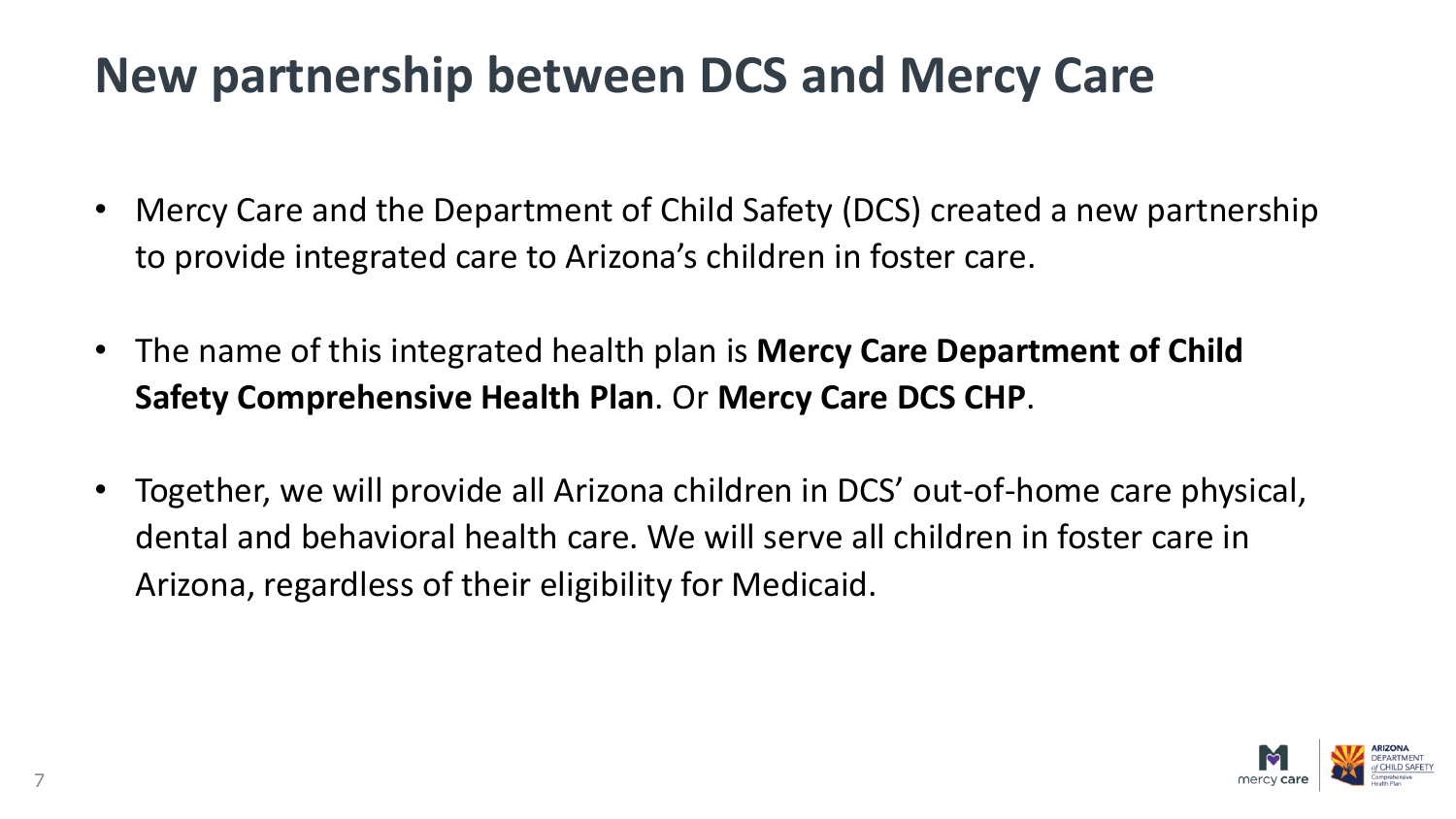# **Why is this a good fit?**

- The Department of Child Safety brings knowledge and experience around the unique needs of children and families involved in foster care.
- Mercy Care brings knowledge and experience in delivering high quality physical, dental and behavioral health care benefits.
- Mercy Care and DCS staff across the state will work together to ensure the health and wellbeing of children and youth in foster care.

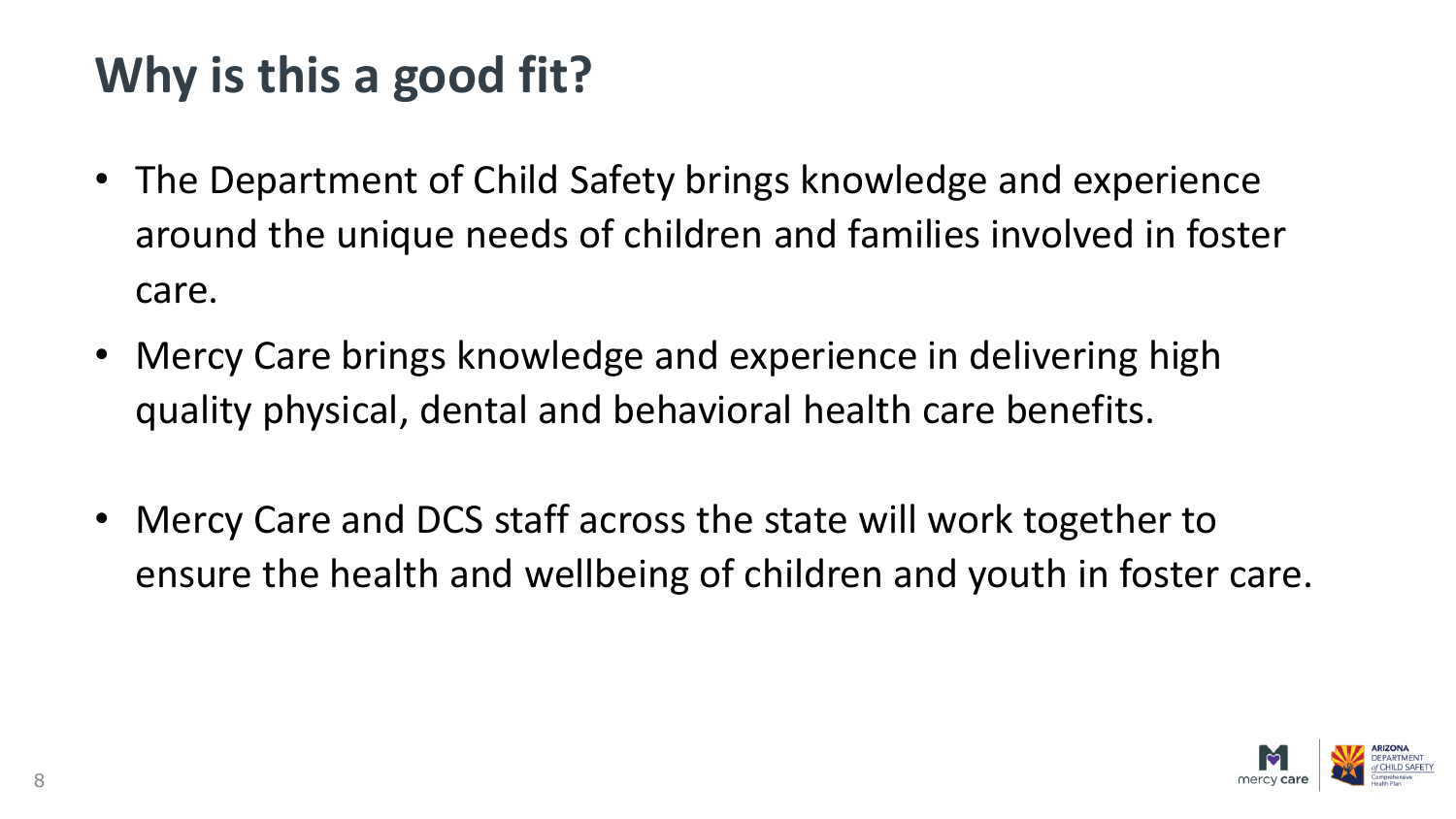# WHAT'S CHANGING

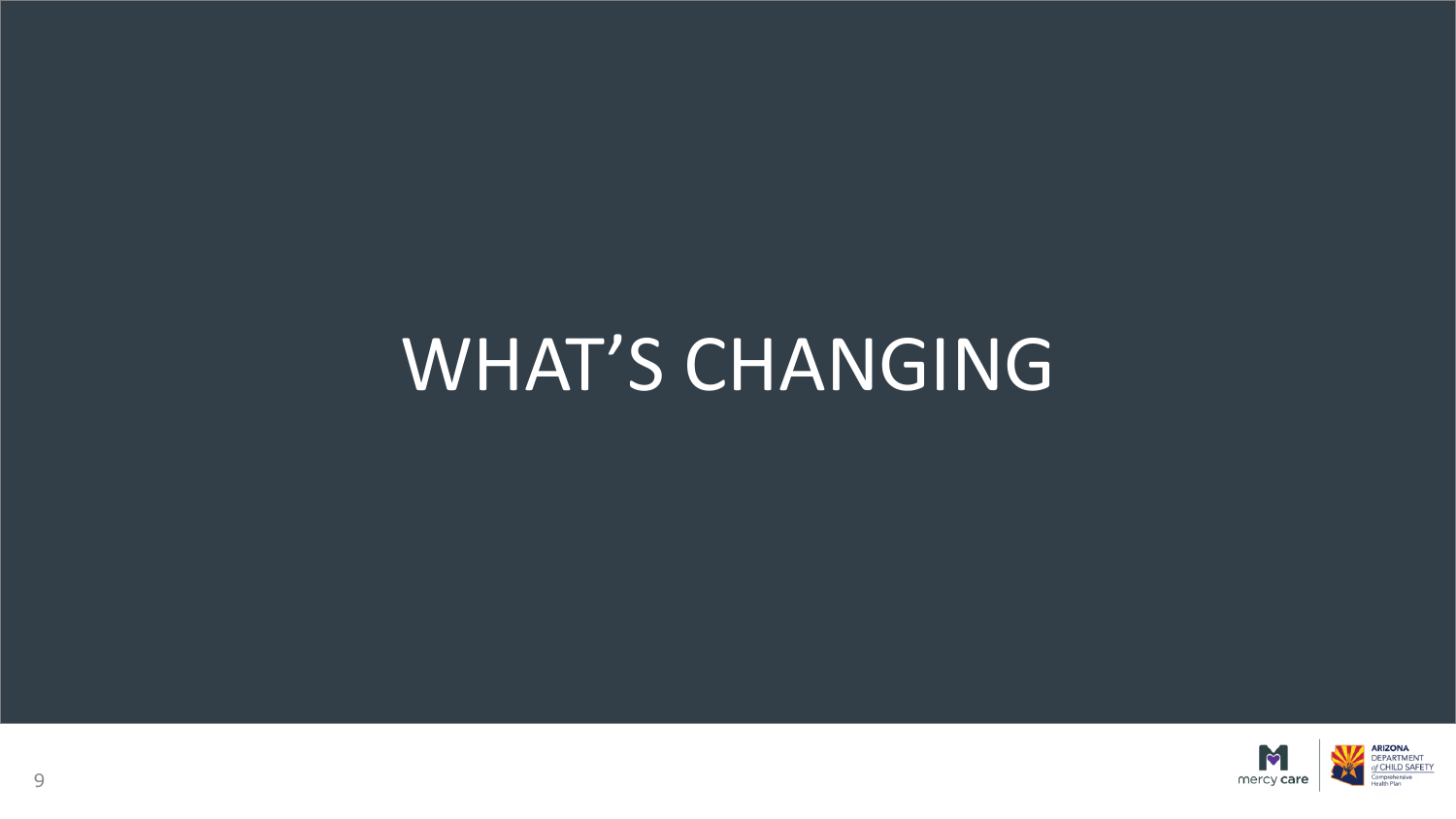#### **The current situation**

• Right now, a child in out-of-home DCS care gets **physical and dental health care** from the Comprehensive Medical and Dental Program (CMDP). This is the Department of Child Safety's health plan.

• The child gets **behavioral health care** from one of three Regional Behavioral Health Authorities, or RBHAs, in Arizona.

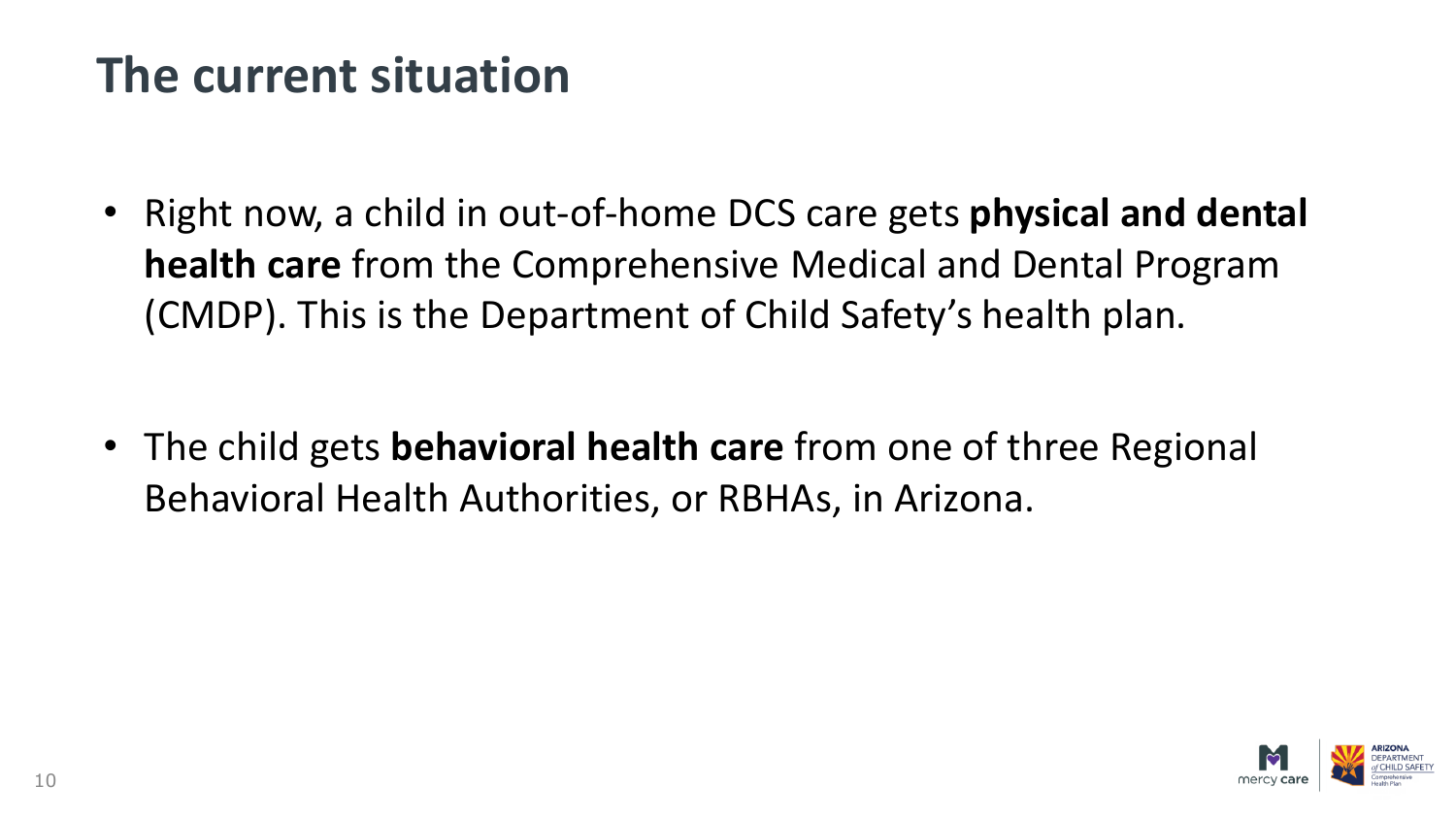# **What's changing?**

- On April 1, 2021, Arizona is **integrating** health care for children in foster care. **Integrated health care** means children in out-of-home DCS care will get their physical, dental and behavioral health care from a single health plan.
- CMDP is changing its name to DCS Comprehensive Health Plan (DCS CHP).
- The name of the new single health plan for children in foster care is **Mercy Care Department of Child Safety Comprehensive Health Plan,** or **Mercy Care DCS CHP.**

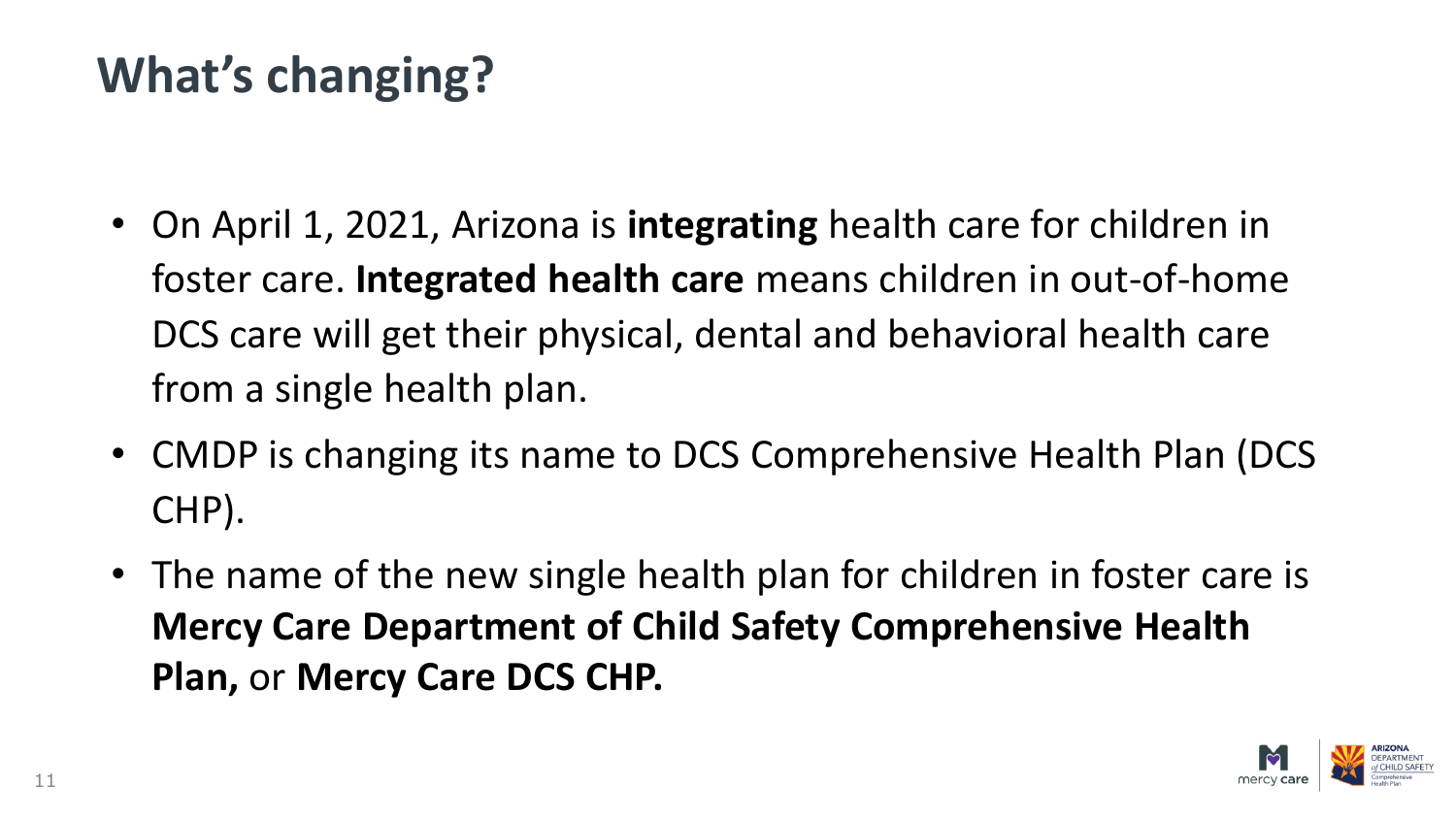# **What's changing?**

#### Today, children in out-of-home care receive:

#### **Behavioral health care from RBHAs**

- Mercy Care (Central)
- AZ Complete Health (South)
- Health Choice Arizona (North)
- **Physical and dental care from:**  Department of Child Safety Comprehensive Medical and Dental Program (CMDP)

Starting April 1, 2021, children in out-of-home care will receive:

- Integrated health care from **Mercy Care Department of Child Safety Comprehensive Health Plan (Mercy Care DCS CHP)**
- That means physical, dental and behavioral health care from a single health plan: **Mercy Care DCS CHP**

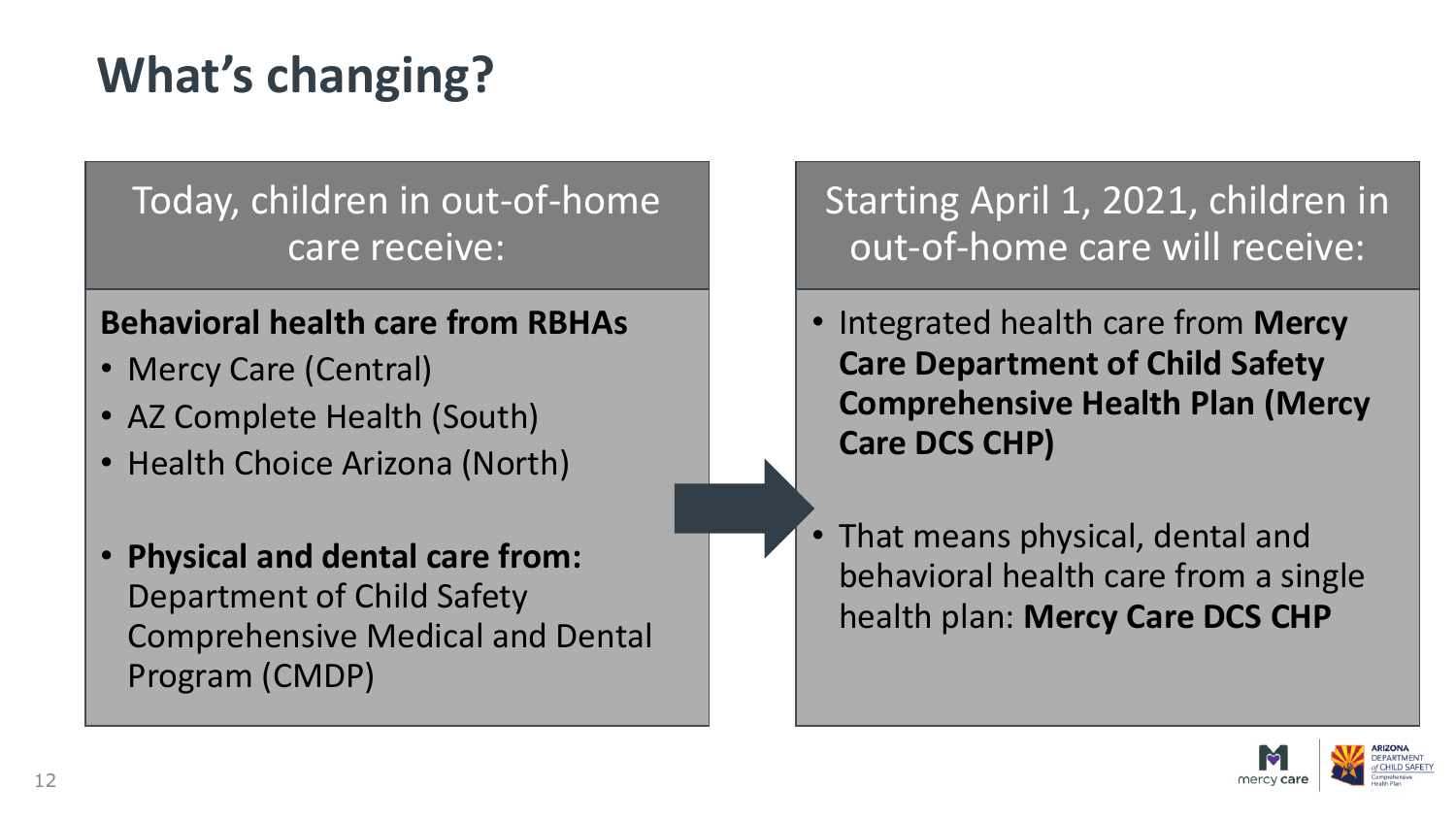# WHAT THE CHANGES MEAN

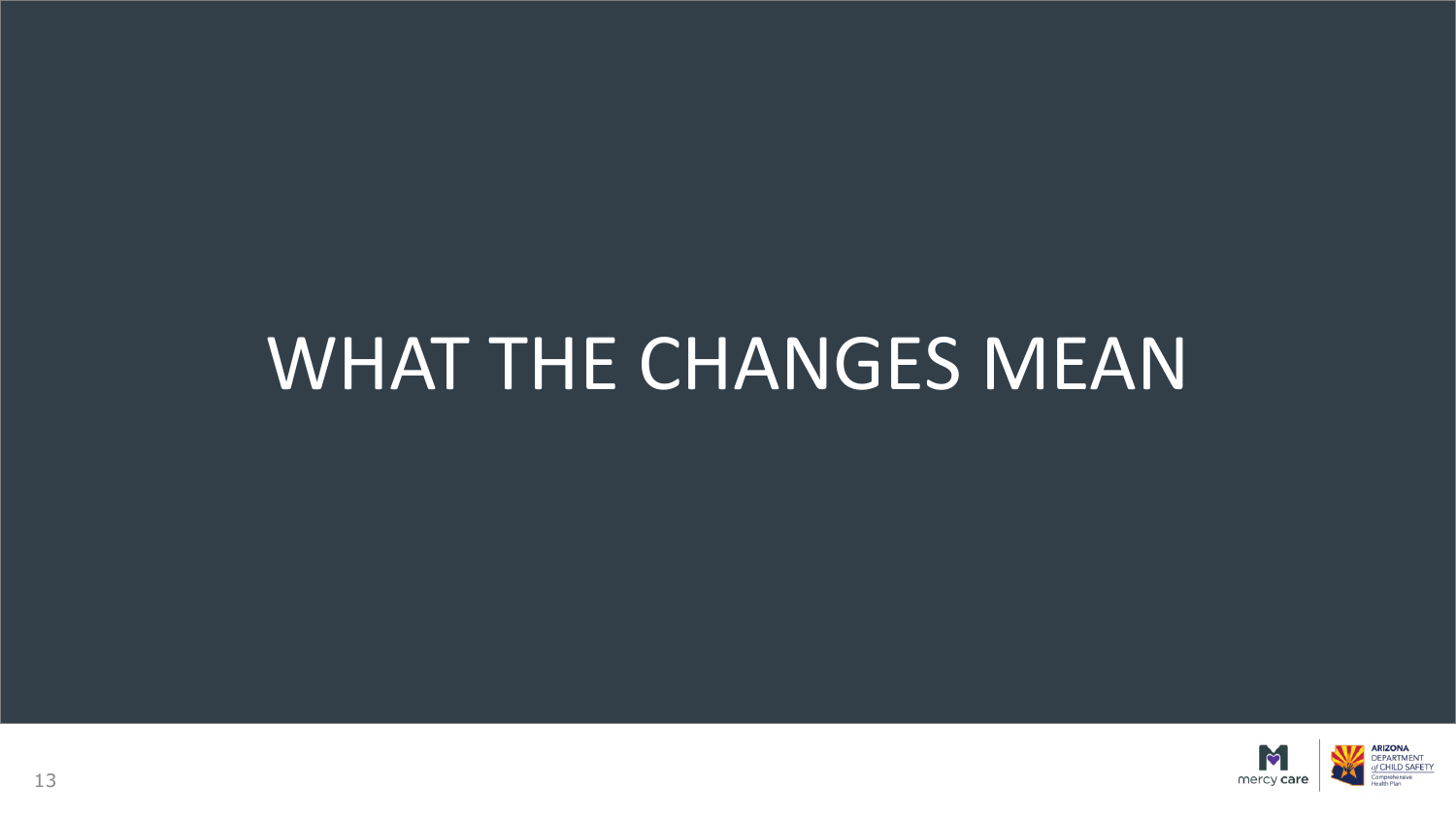## **Changes we're talking about in this session**

Providers and provider network

Pharmacy network

Physical, dental and behavioral health services from one health plan

Member ID cards

Care management

What to expect between now and April 1

Where to get answers to your questions

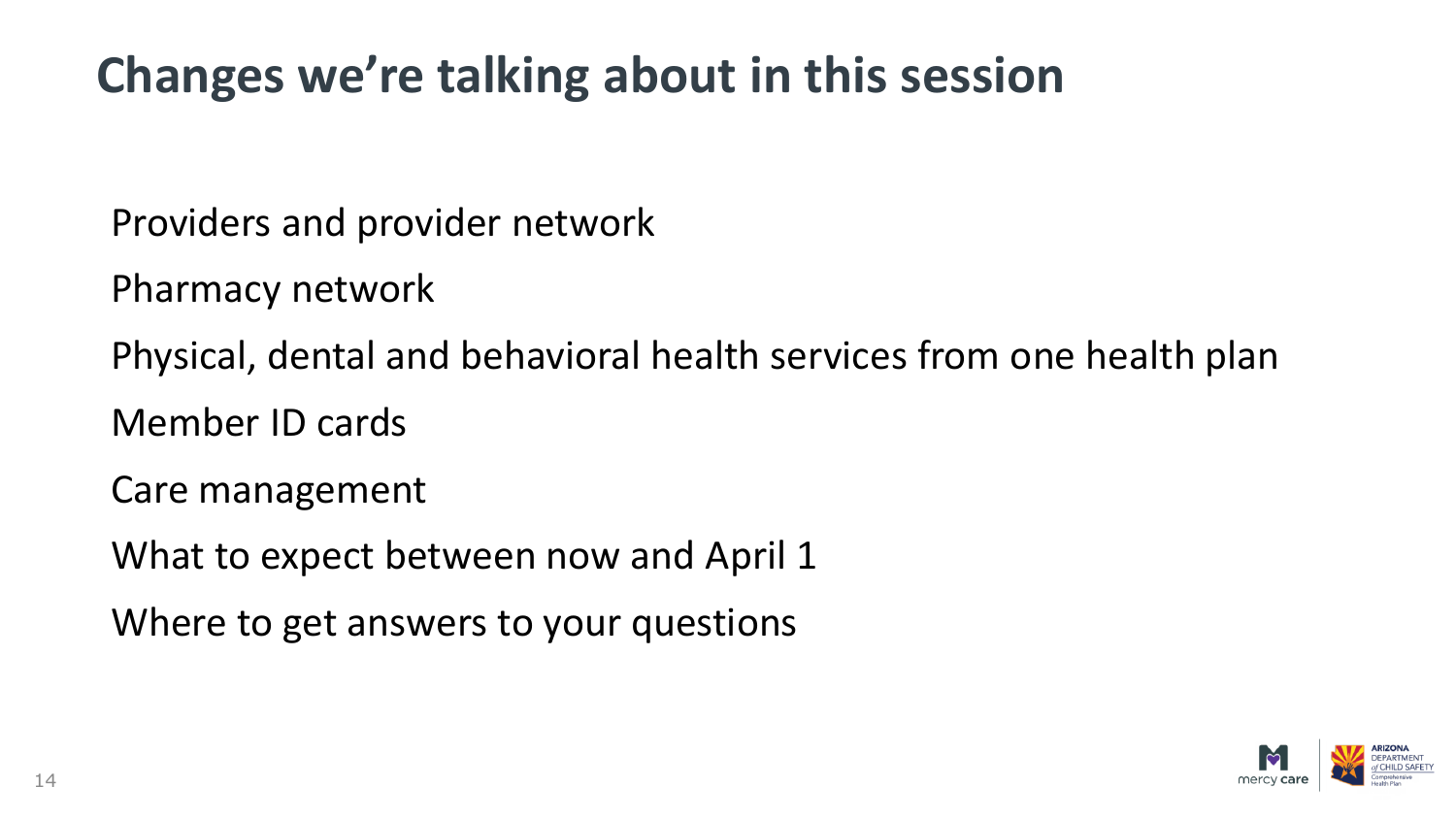#### **Provider network**

Mercy Care DCS CHP members will have a new physical, dental and behavioral health network effective 4/1/2021. The new network will:

- Include existing CMDP providers and facilities
- Offer selection of available providers statewide

You will receive a letter from DCS prior to 4/1/2021 with information on network transition.

A list of providers and facilities in network are available at [www.mercycareaz.org/find-a-provider.](http://www.mercycareaz.org/find-a-provider)

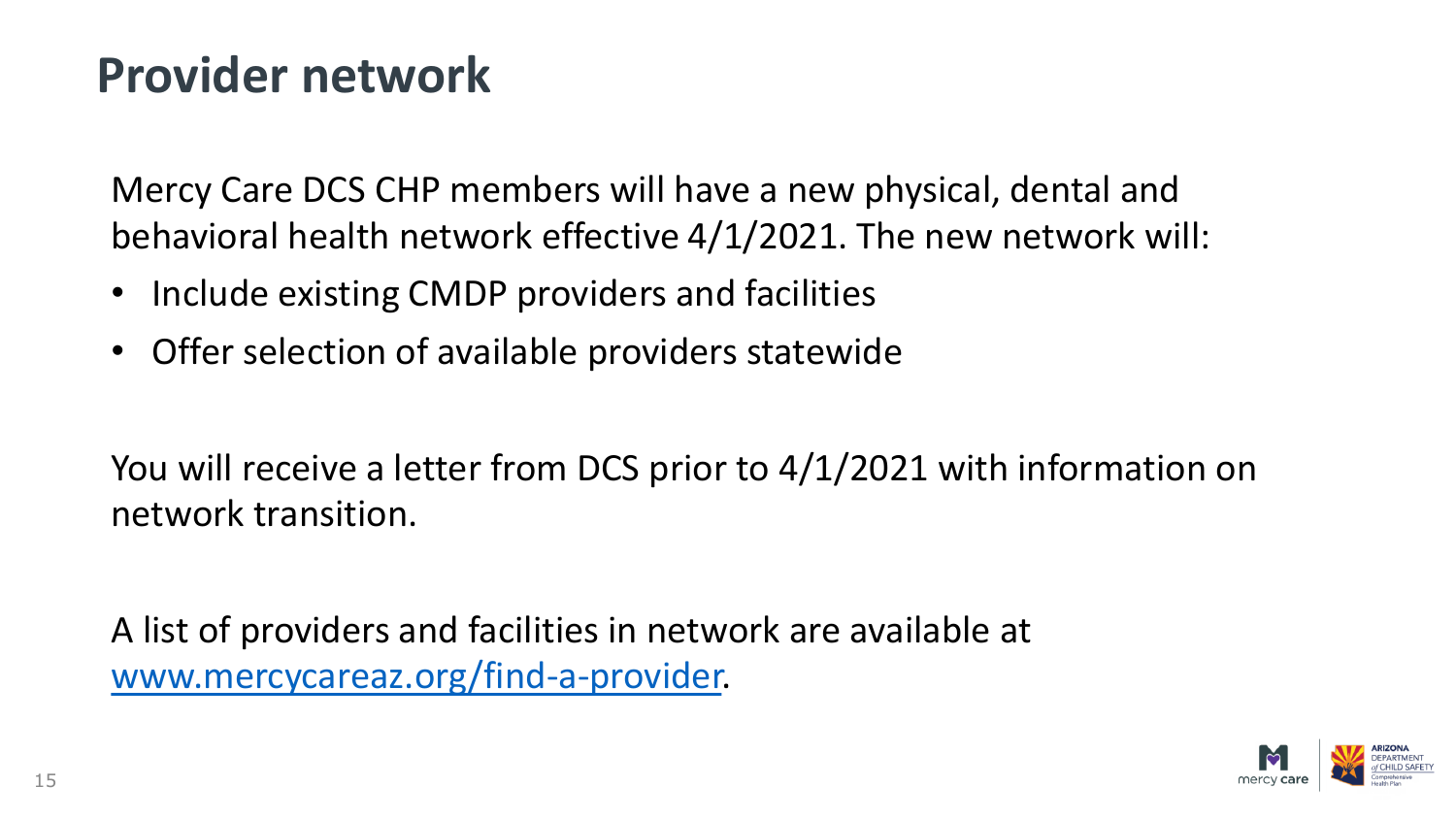#### **Pharmacy network**

Mercy Care DCS CHP members will have a new Pharmacy Network starting 4/1/2021.

- You will receive a letter prior to 4/1/2021 with information on how to select a new pharmacy and specialty pharmacy.
- Walgreens will **not** be part of the network you will need to transfer prescriptions to a Mercy Care DCS CHP network pharmacy.
- Pharmacies in the network include, but aren't limited to, CVS (including inside Target stores), Fry's, Safeway, and independent pharmacies.

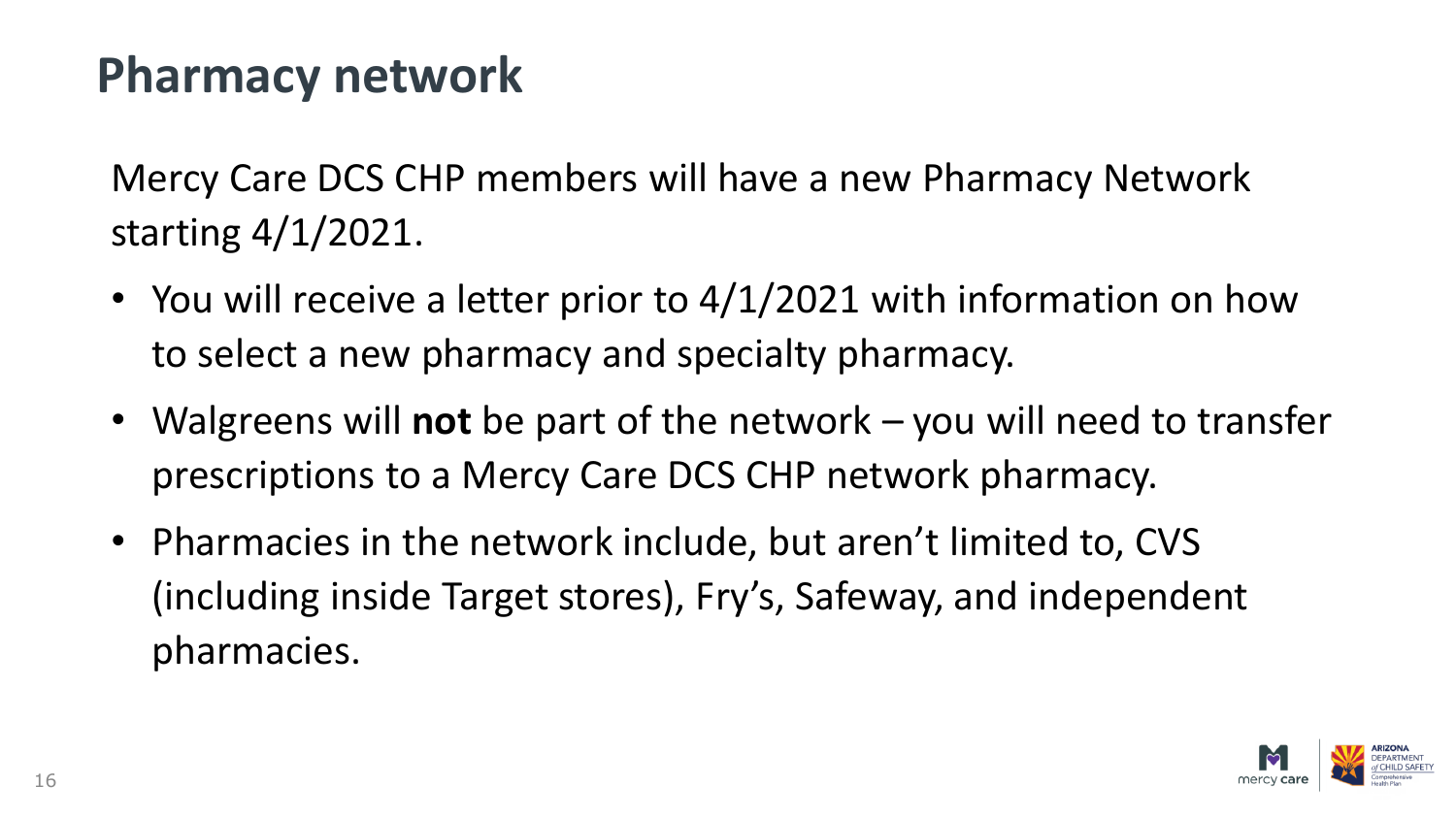#### **Pharmacy network**

How to search online for a retail pharmacy near you:

- 1. Go to [www.mercycareaz.org/findaprovider.](http://www.mercycareaz.org/findaprovider)
- 2. Scroll down to the purple bar that reads "Find a Mercy Care Pharmacy".
- 3. Click the plus sign.
- 4. Click the link for "Pharmacy search tool to find a network pharmacy. You'll be taken to the pharmacy search tool for CVS Caremark.
- 5. Put in the filters, such as your ZIP code, to find a pharmacy near you.

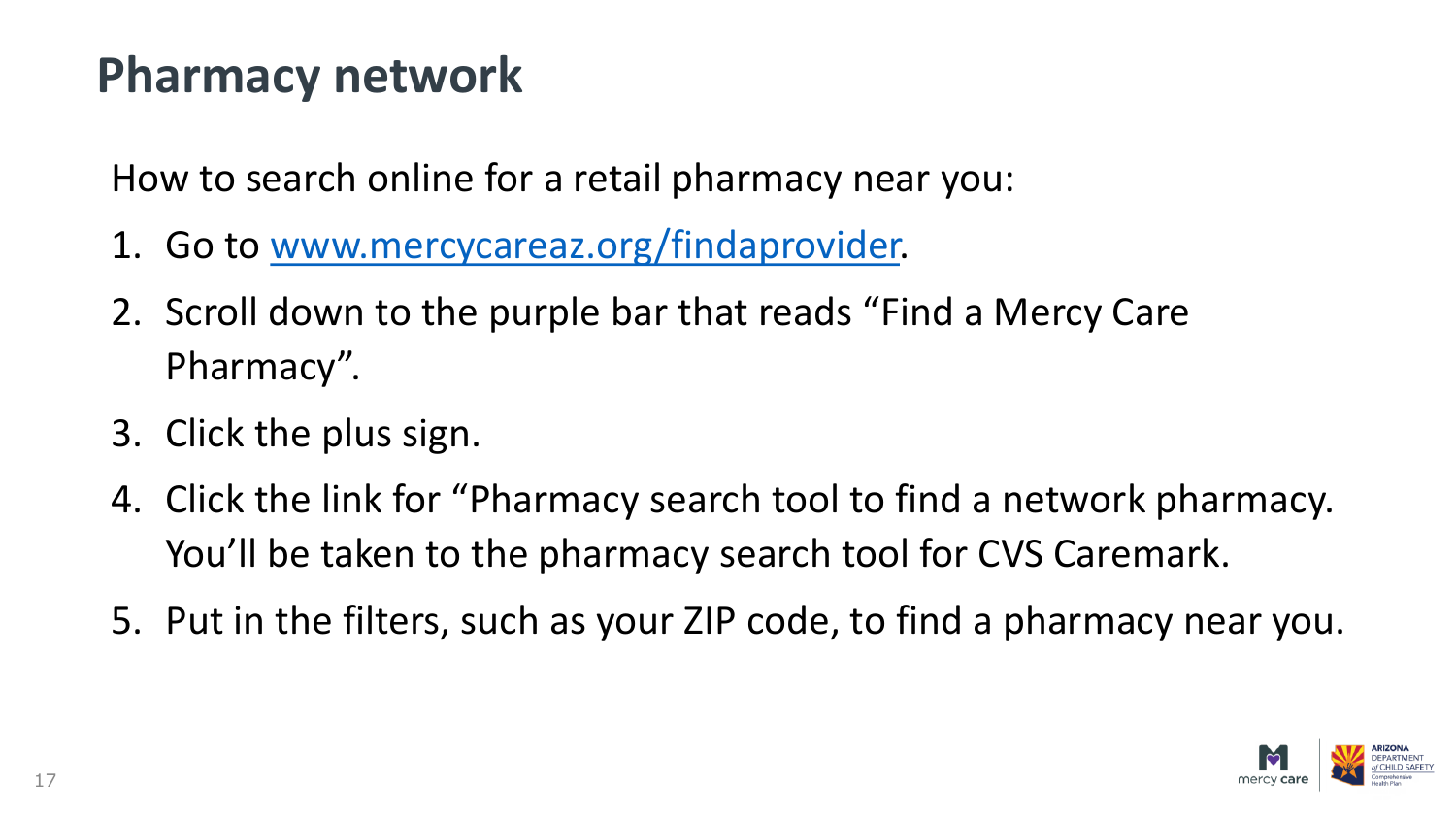#### **Pharmacy network**

If your child needs specialty pharmacy services, such as infusion therapy, we have two specialty network pharmacies:

- CVS Specialty Pharmacy
- St. Joseph's McAuley Pharmacy (at St. Joseph's Hospital & Medical Center in Phoenix)

We're still building out the part of our website for Mercy Care DCS CHP members and families. In the meantime, you can learn more about our pharmacy benefits here:

[https://www.mercycareaz.org/members/completecare](https://www.mercycareaz.org/members/completecare-formembers/pharmacy)formembers/pharmacy

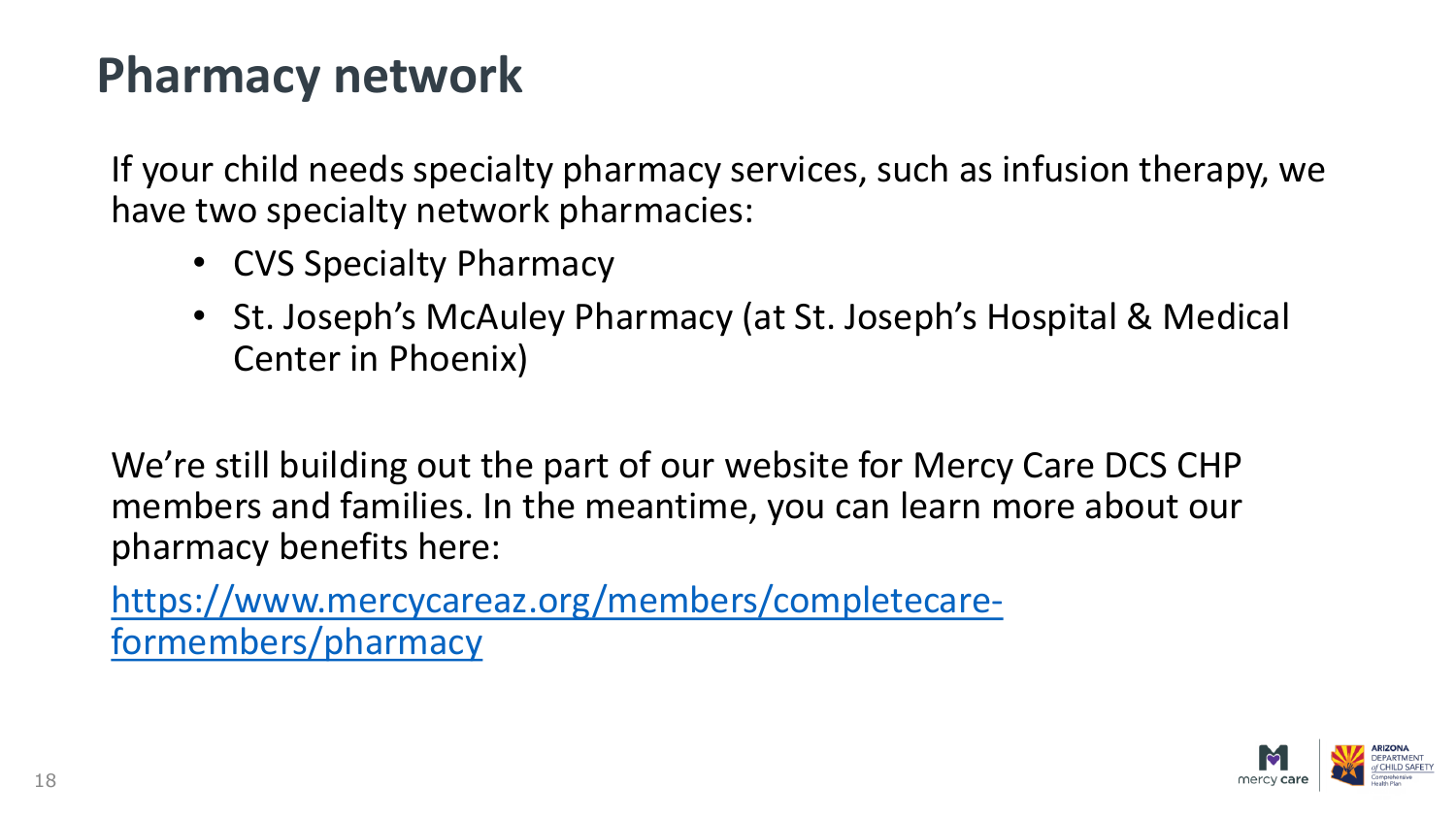#### **Physical, dental and behavioral health services from one plan**

Mercy Care DCS CHP is an **integrated** health plan.

As we've mentioned, "**integrated"** means that you get your covered physical, dental and behavioral health services from one health plan.

Here's what else this means for you and your family:

 $\checkmark$  There will be one Member Services phone number for Mercy Care DCS CHP: **602-212-4983 or 1-833-711-0776 (TTY/TDD 711).**

- $\checkmark$  There will be one provider network for physical, dental and behavioral health services.
- $\checkmark$  You'll only need to start your search in one place: [www.mercycareaz.org/findaprovider.](http://www.mercycareaz.org/findaprovider)
- $\checkmark$  You'll have one ID card instead of two.

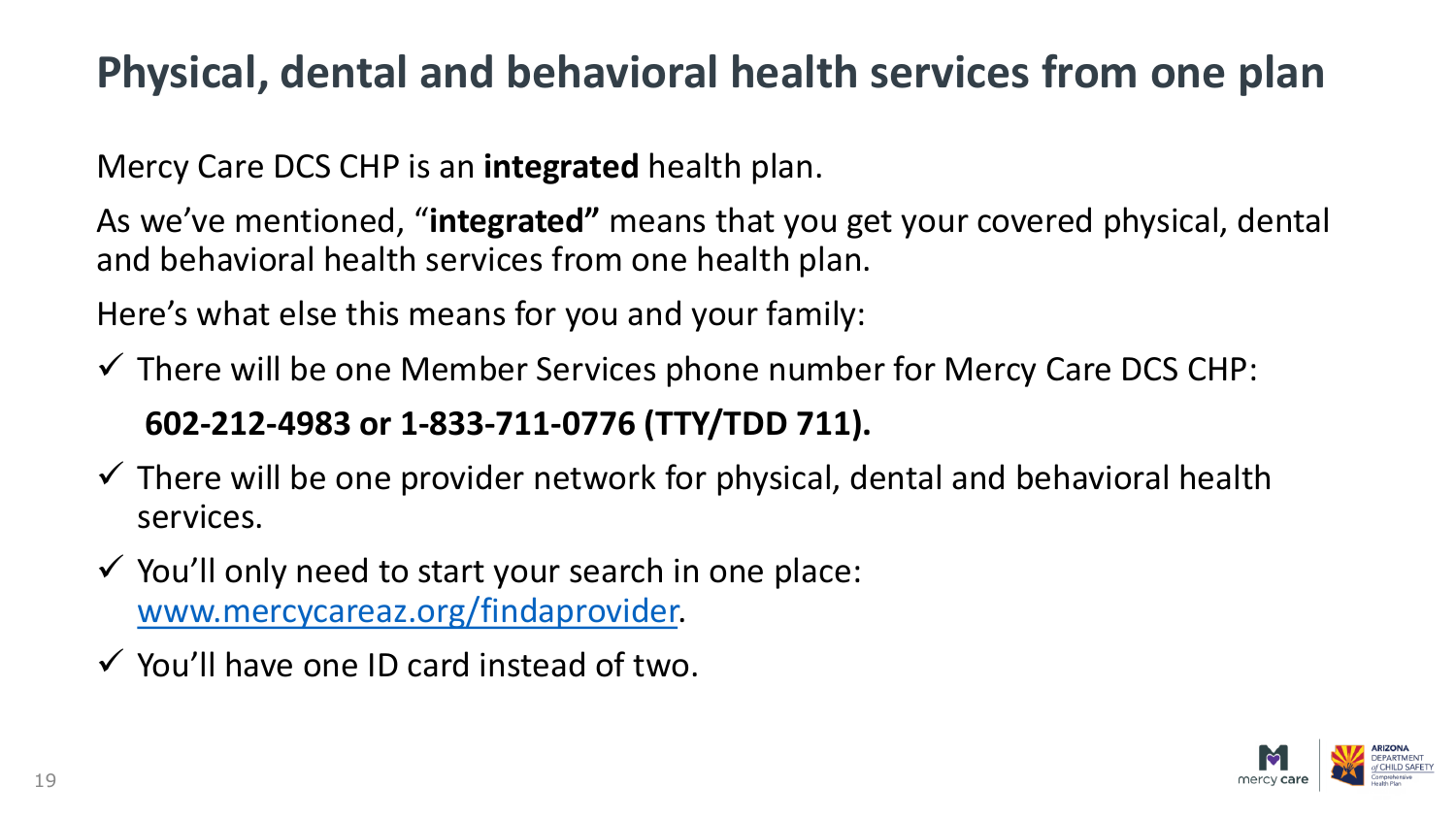### **Mercy Care DCS CHP Member Identification Card**

#### Front Back



Mercy care DCS CHP

Mercy Care DCS CHP - Member Identification Card

Member Name: <MBRLAST>, <MBRFIRST> <MBRMI><br>AHCCCS ID#: <AHCCCSID> RXBIN: 610591 RXPCN: ADV **RXGRP: RX8805** Health Plan Name: Mercy Care DCS CHP 602-212-4983 or 1-833-711-0776

Carry this card with you at all times. Present it when you get service. You may be asked for a picture ID. Using the card inappropriately is a violation of law. This card is not a guarantee for services. To verify benefits visit www.MercyCareAZ.org.

Carque esta tarjeta con usted todo el tiempo. Presentela cuando reciba servicios. Puedes ser que la pidan una identificación con foto. Usar la tarjeta inapropiadamente es una violación de la ley. Esta tarjeta no es una garantiza los servicios. Para verificar los beneficios visite www.MercyCareAZ.org.

> **Member Services:** 602-212-4983 | 1-833-711-0776 | TTY/TDD: 711 24-hour Nurse Line: 602-212-4983 | 1-833-711-0776

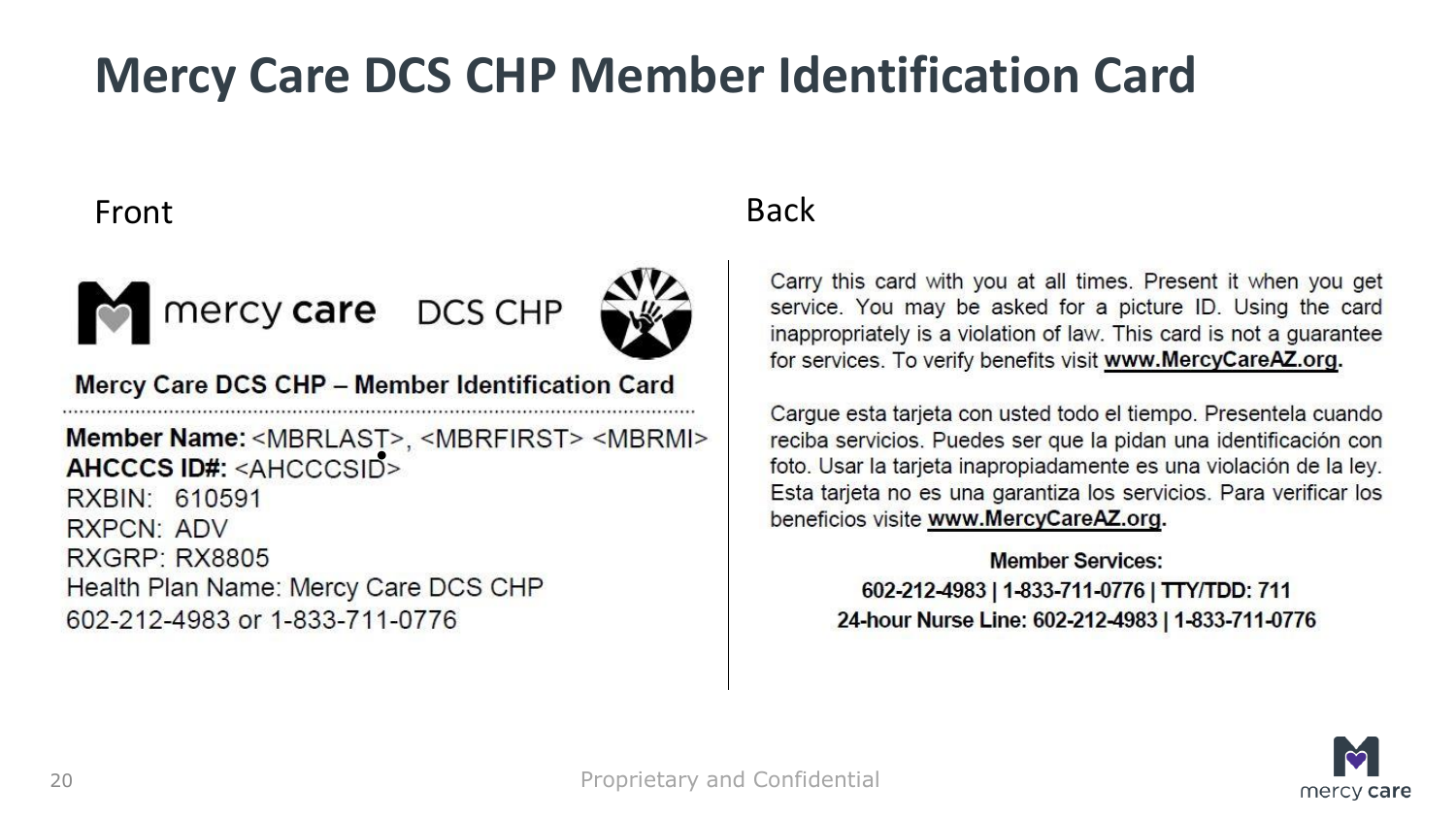#### **About care management**

• Mercy Care and DCS will work together under the new plan to streamline care management and provide assistance to families.

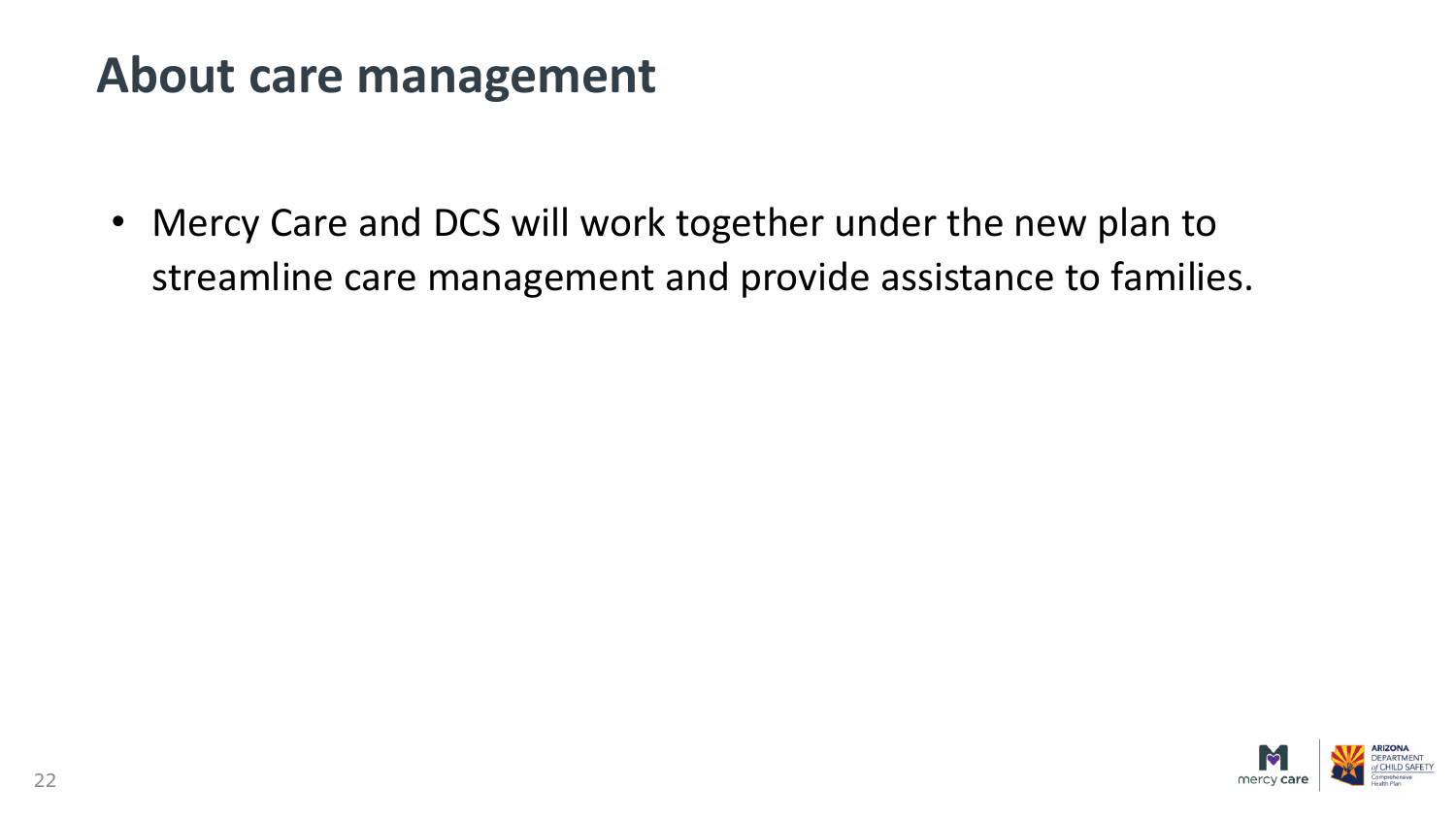### **What care management is**

- Care Management is a benefit provided by Mercy Care DCS CHP to optimize the child's care and foster coordination between the child's provider team.
- Onboarding—after DCS CHP does the onboarding, the care managers will be reaching out to do an assessment to determine the appropriate level of care management.
- A Care Manager may be assigned to help families learn how to manage the child's illnesses and meet their health care needs.
- A Care Manager will support the DCS Specialist and high-needs case manager roles and provide additional support to the child's care team.

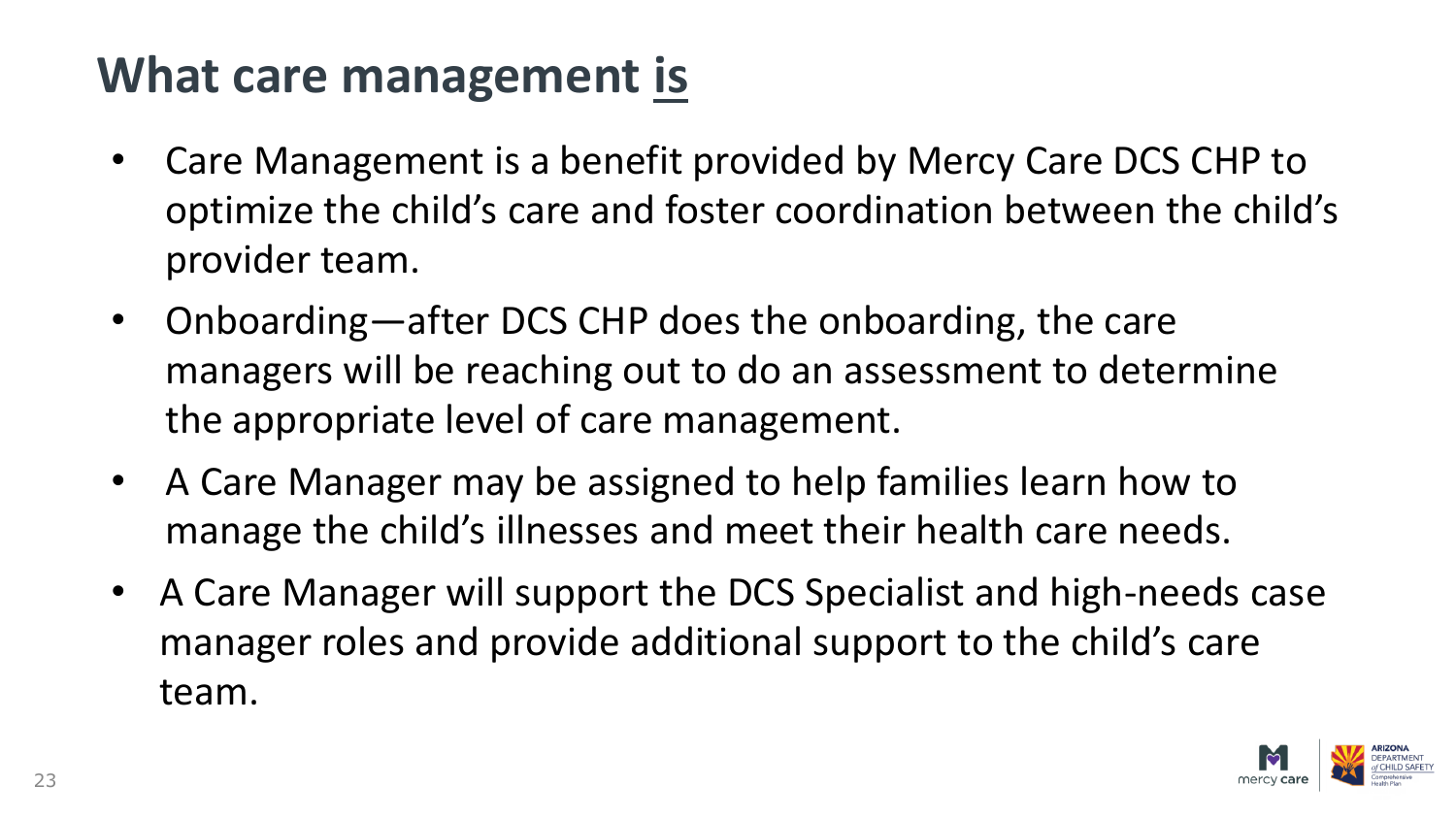#### **What care management is not**

- Care management does not replace the role of the DCS Specialist.
- Families will still work with their DCS Specialist.
- Care management does not replace the role of a high-needs case manager.
- Children who have health needs requiring a high-needs case manager will continue to have a high-needs case manager.

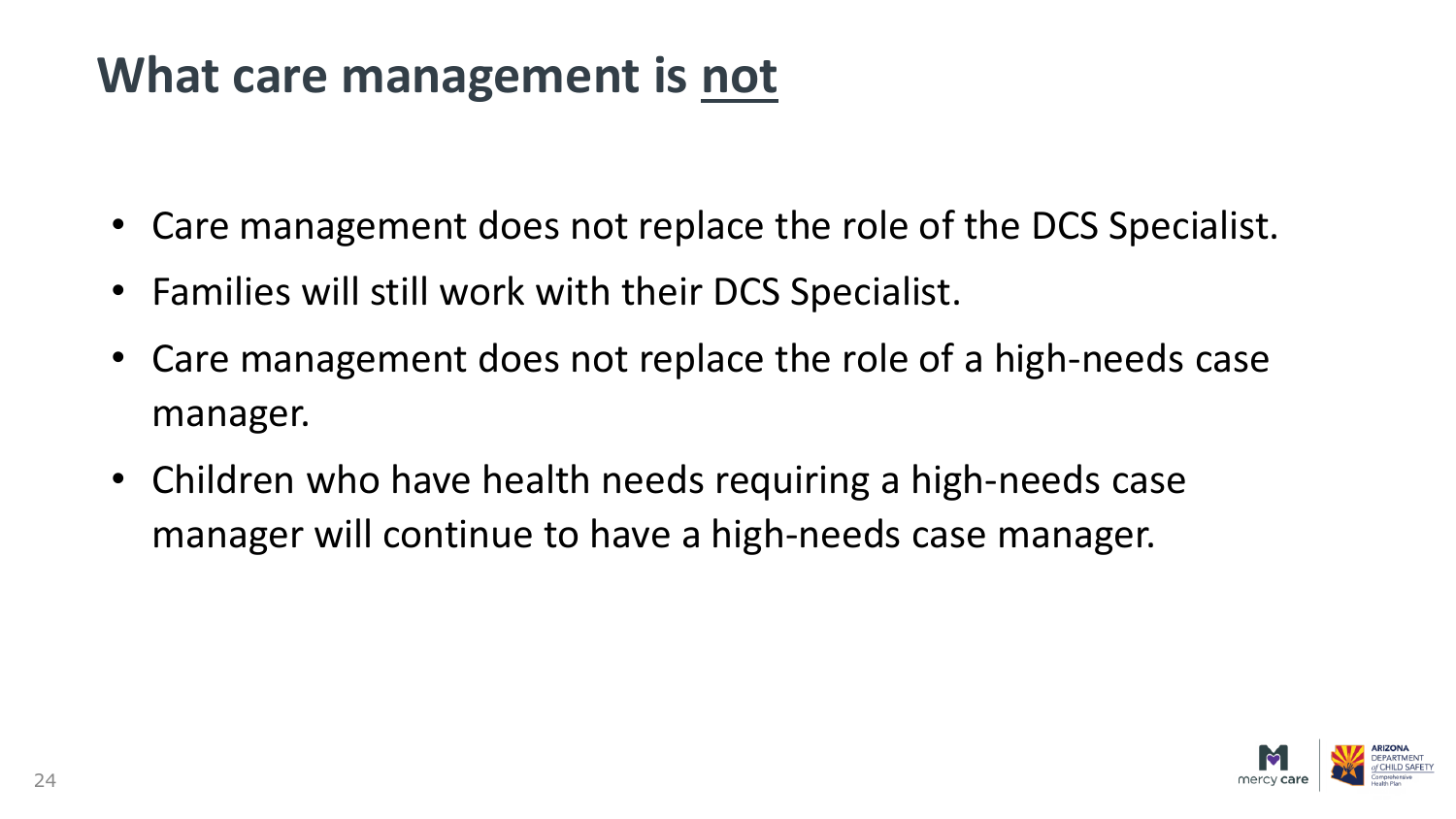## **What to expect between now and April 1**

Before April 1, 2021, families will receive notification from DCS CHP with important information on:

- Provider network changes
- Pharmacy changes, including coordination for members with specialty pharmacies

After April 1, 2021, families will receive:

- New Mercy Care DCS CHP Member ID card
- If you used your old ID card at the pharmacy the pharmacy will get an automated message with the new information, so you can have your medication filled.

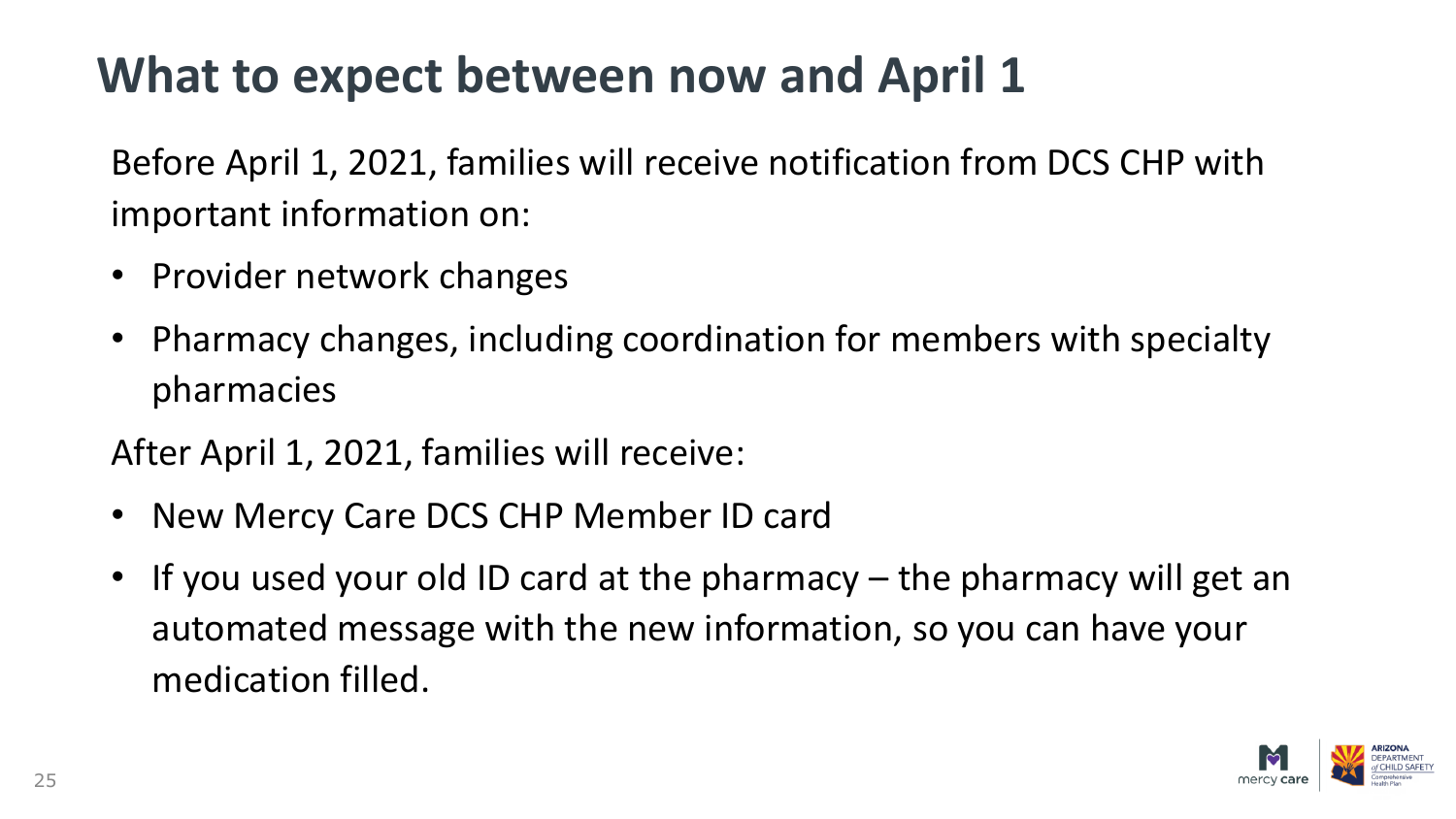#### **Welcome packets**

After April 1, 2021, families will receive a welcome packet from Mercy Care DCS CHP, which will include:

- A welcome letter containing the new Mercy Care DCS CHP Member ID card(s) and the child or children's PCP assignment(s).
- Instructions to find the member handbook line, and instructions to request a printed copy if you want one.

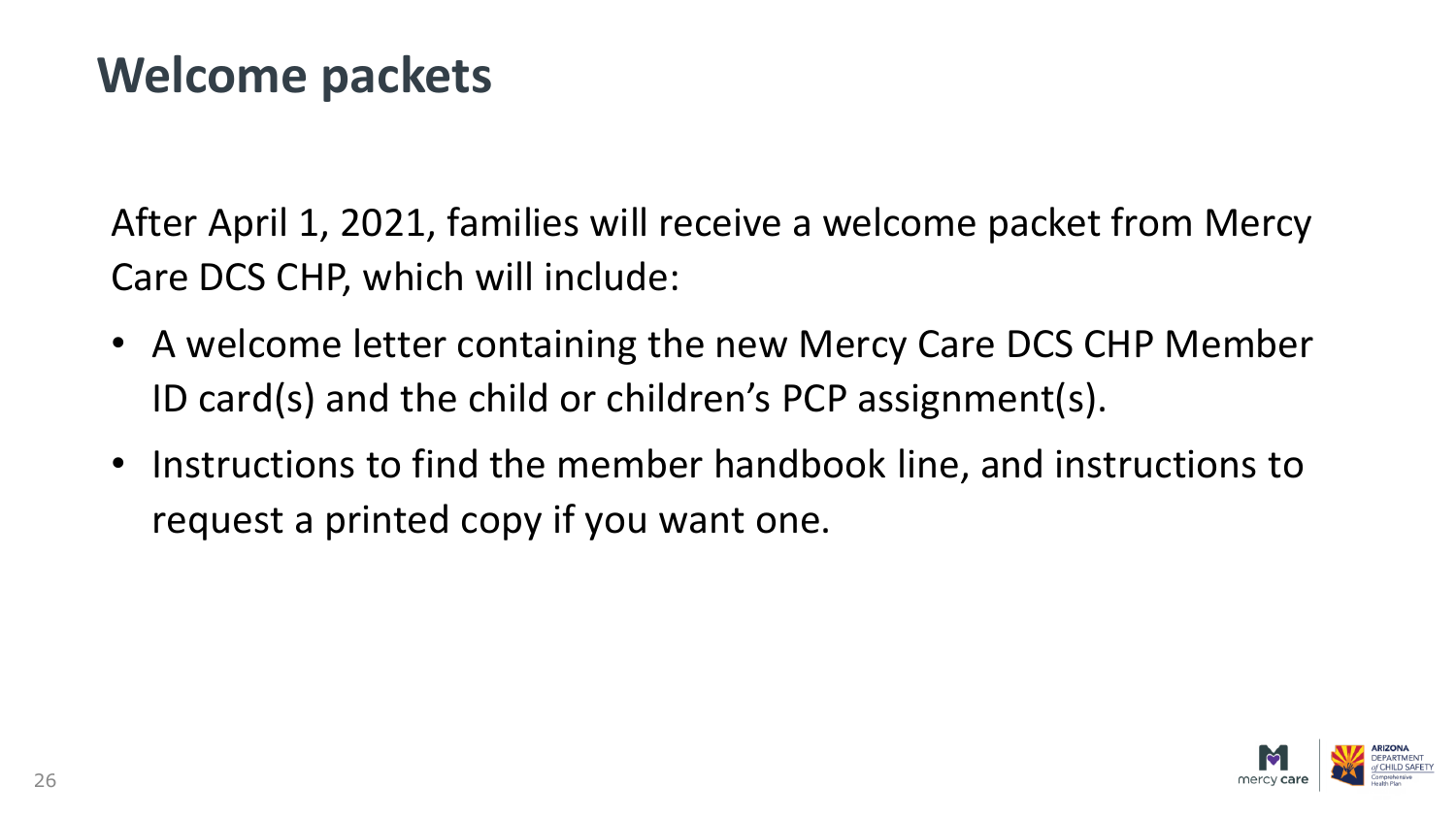### **Mercy Care DCS CHP Member Identification Card**

#### Front Back



Mercy care DCS CHP

Mercy Care DCS CHP - Member Identification Card

Member Name: <MBRLAST>, <MBRFIRST> <MBRMI><br>AHCCCS ID#: <AHCCCSID> RXBIN: 610591 RXPCN: ADV **RXGRP: RX8805** Health Plan Name: Mercy Care DCS CHP 602-212-4983 or 1-833-711-0776

Carry this card with you at all times. Present it when you get service. You may be asked for a picture ID. Using the card inappropriately is a violation of law. This card is not a guarantee for services. To verify benefits visit www.MercyCareAZ.org.

Carque esta tarjeta con usted todo el tiempo. Presentela cuando reciba servicios. Puedes ser que la pidan una identificación con foto. Usar la tarjeta inapropiadamente es una violación de la ley. Esta tarjeta no es una garantiza los servicios. Para verificar los beneficios visite www.MercyCareAZ.org.

> **Member Services:** 602-212-4983 | 1-833-711-0776 | TTY/TDD: 711 24-hour Nurse Line: 602-212-4983 | 1-833-711-0776

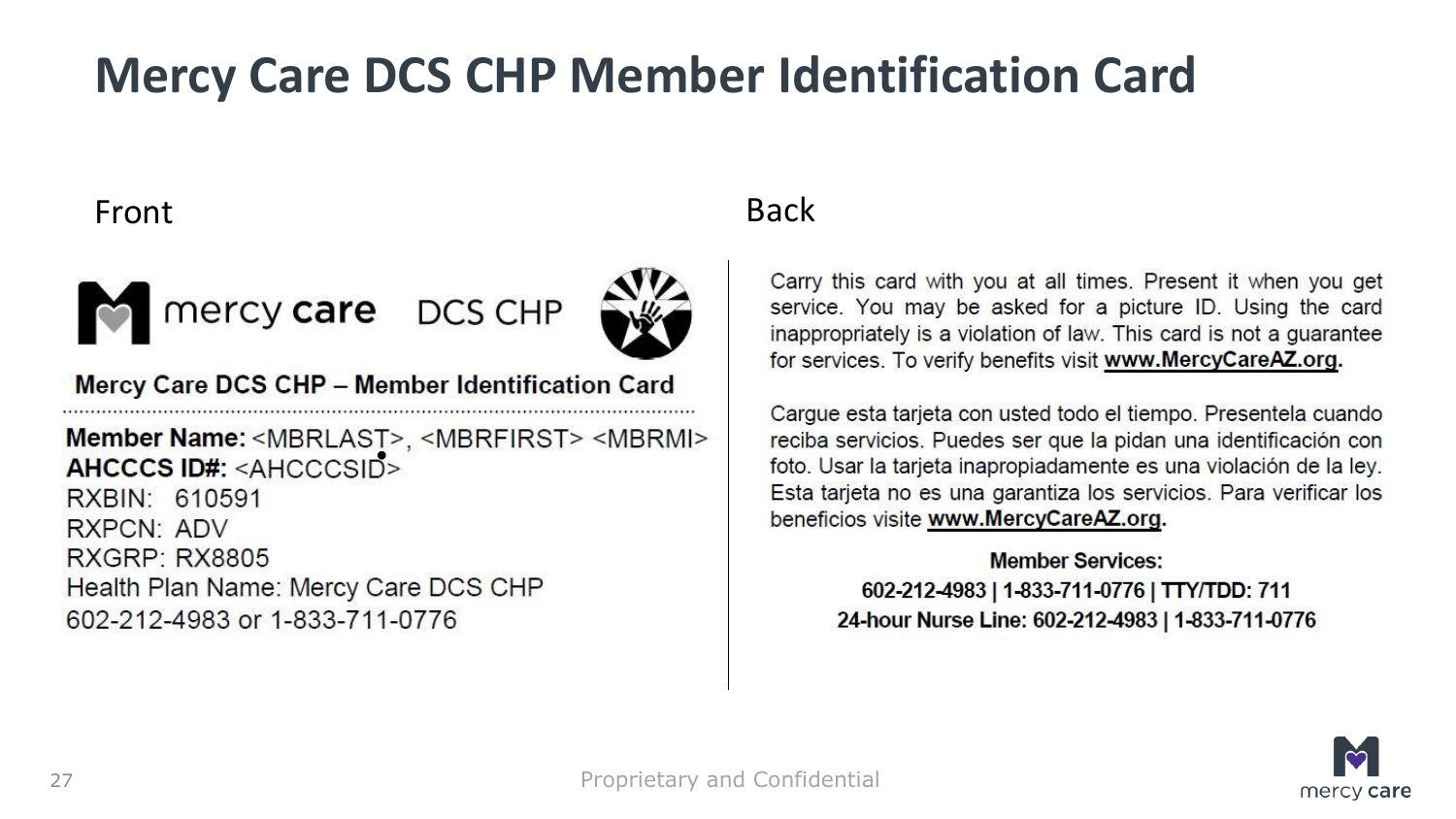# WHAT'S NOT CHANGING

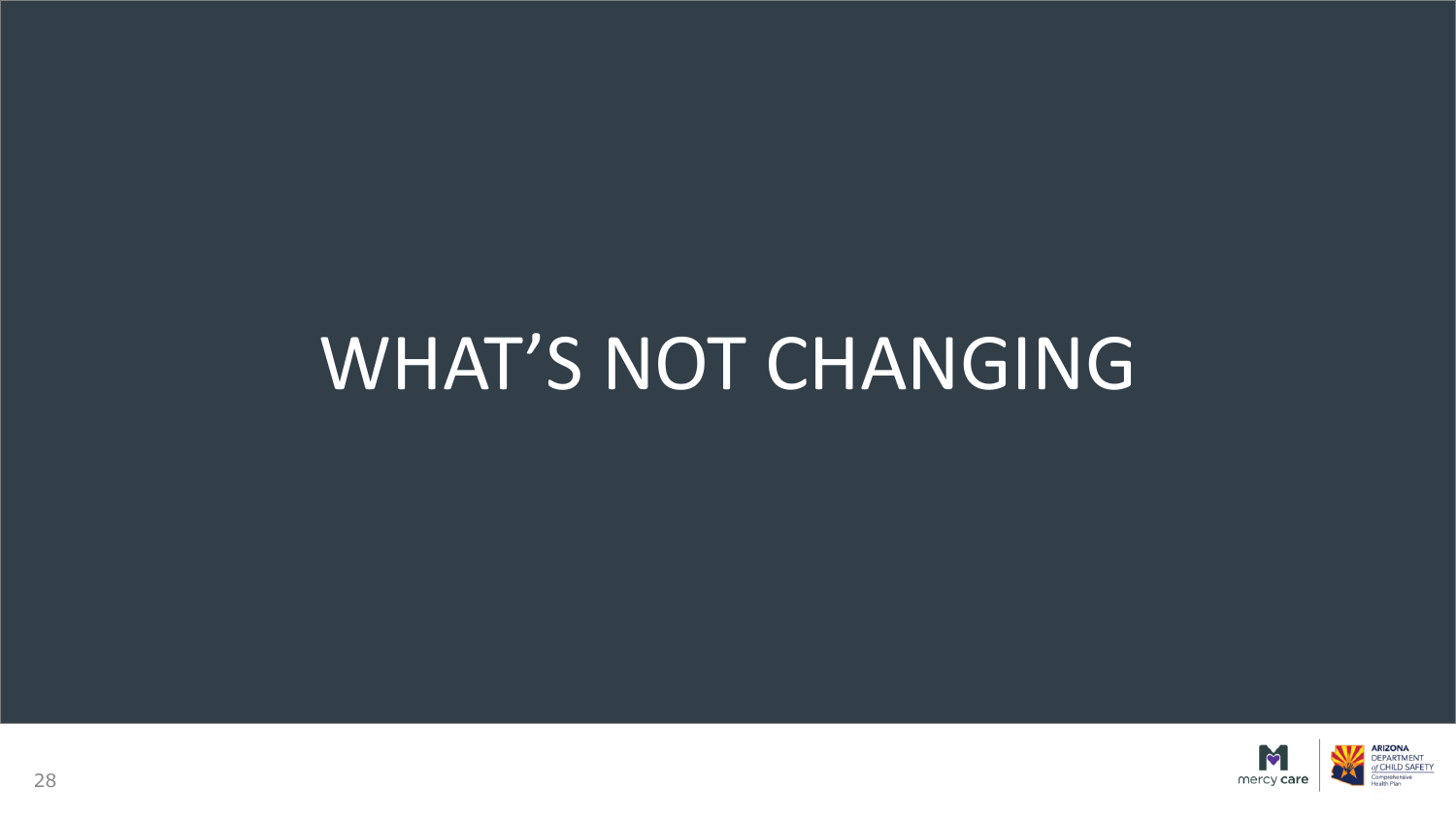# **Eligibility**

#### **The Medicaid services for eligible members will not change.**

When do children become members of Mercy Care DCS CHP?

• When they enter DCS care, and for as long as they remain in DCS care, or up to age 18.

When do children stop receiving Mercy Care DCS CHP benefits?

- When they exit care through reunification, guardianship or adoption
- When they turn 18 years old
- If they enter the juvenile detention system

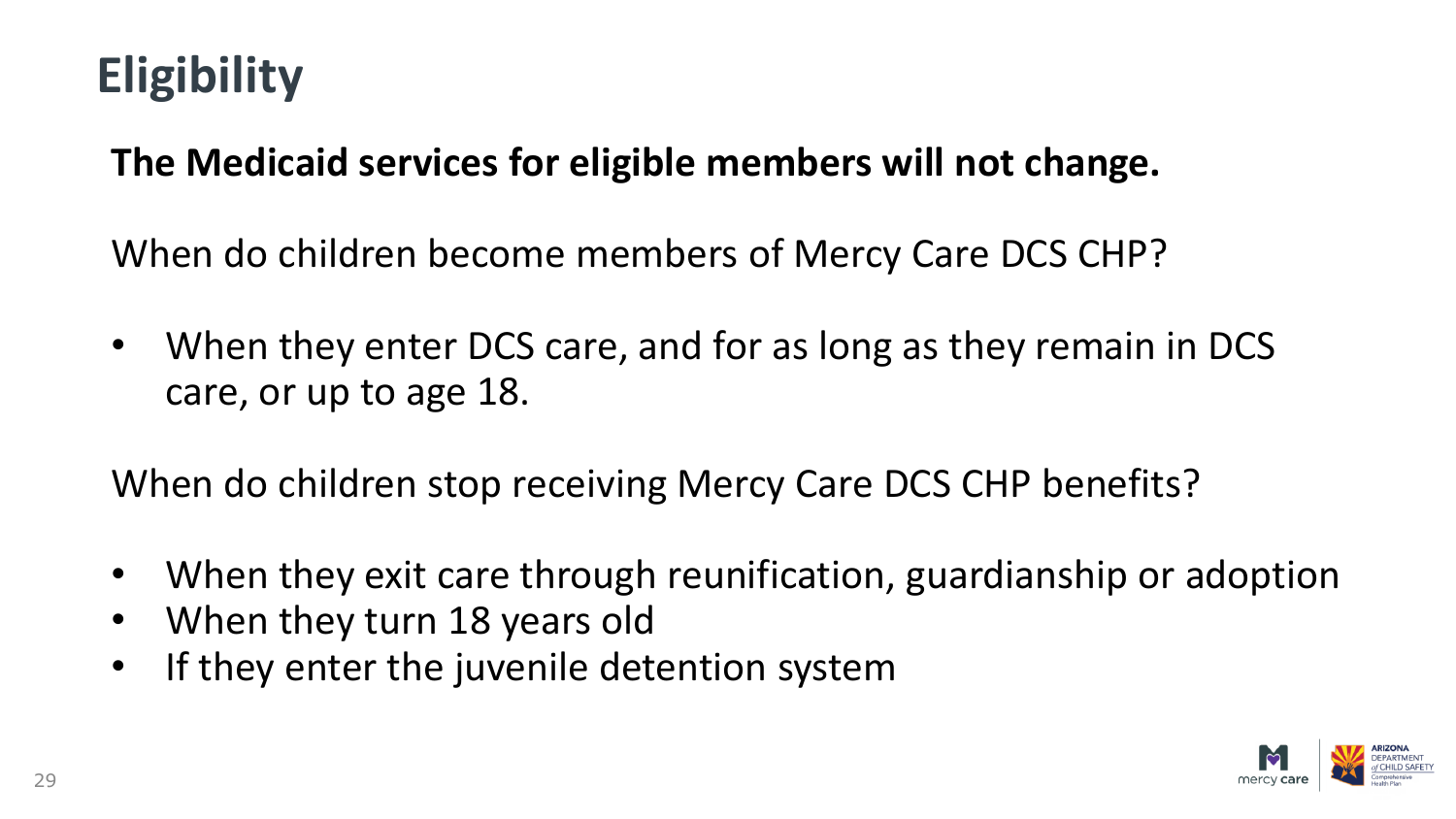## **Health care coverage after exiting DCS care**

Can former Mercy Care DCS CHP members keep their Medicaid (AHCCCS) coverage?

• Most children and youth in care are Medicaid eligible and may receive coverage by another AHCCCS health plan after exiting care

Can former Mercy Care DCS CHP members keep the same providers after they exit care?

- Oftentimes, yes, when they remain covered under AHCCCS
- Talk to your care manager prior to exiting care if there are provider/network concerns

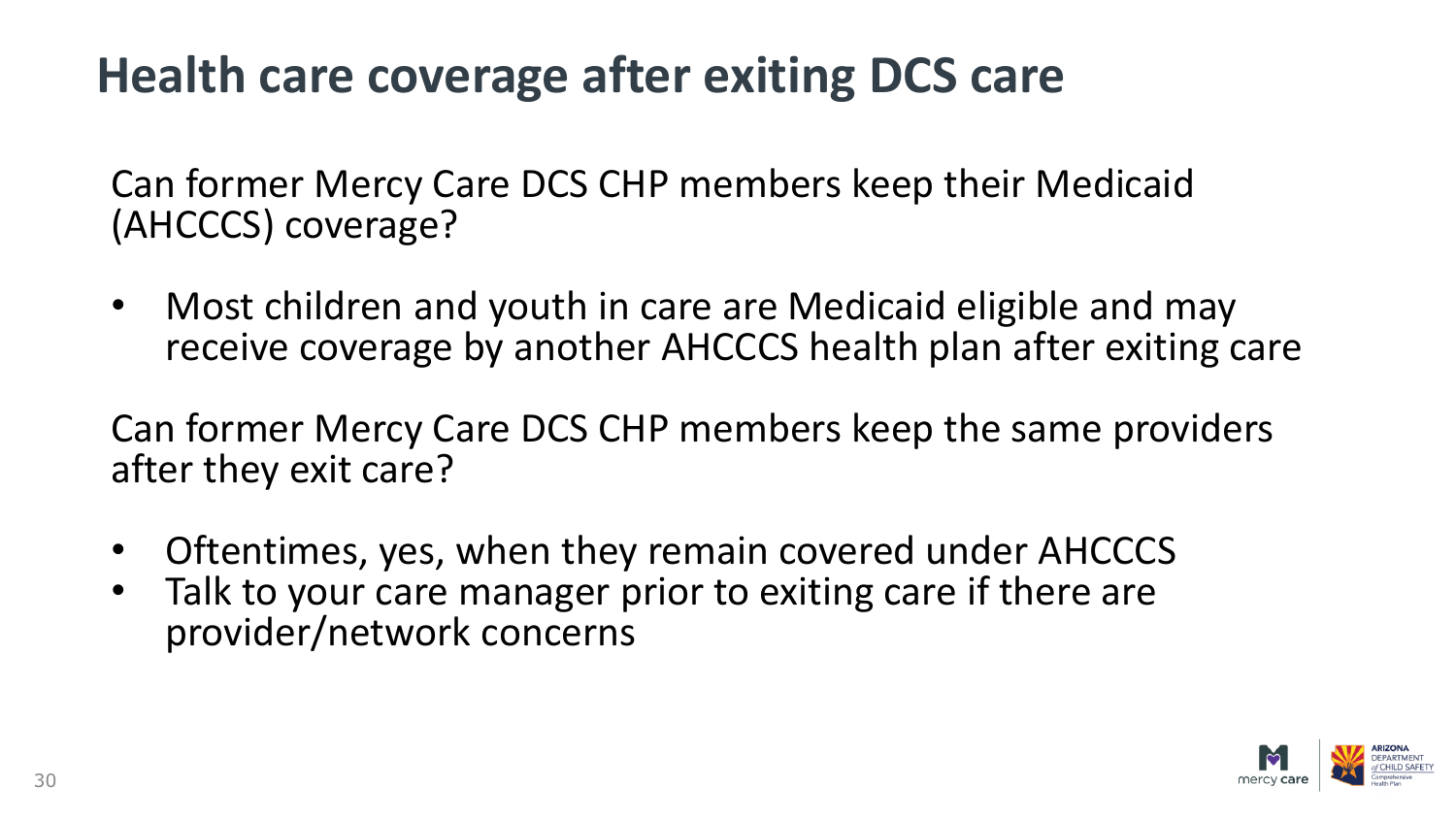#### **Statewide Integrated Rapid Response**

What is staying the same:

- o Rapid Response Providers
- o Process of identification of Rapid Response Providers and Behavioral Health Home
- o Required Timeframes to complete the Integrated Rapid Response
- o Behavioral Health Assessment
- o Information/Assessments provided to DCS and the courts as applicable

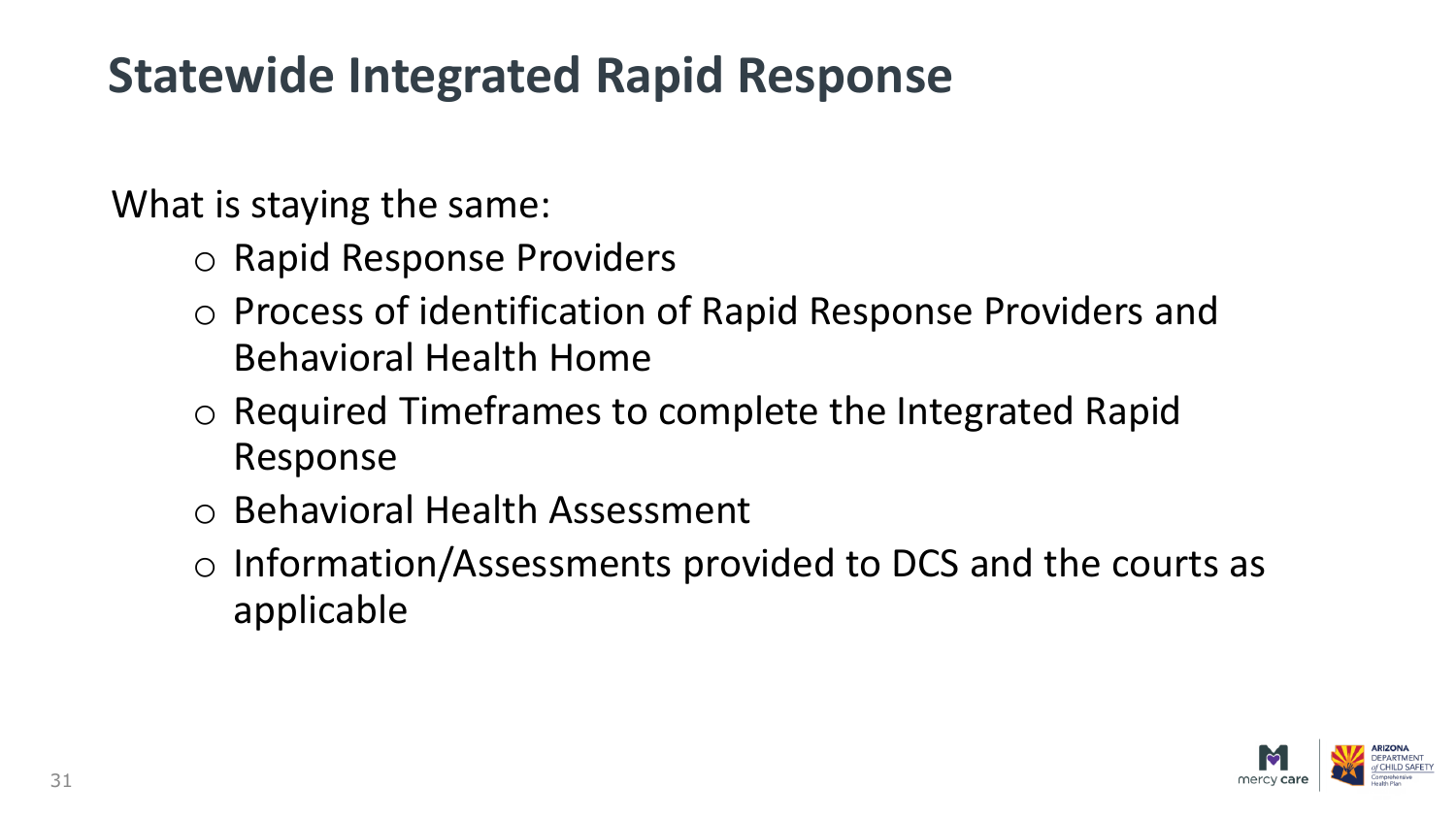#### **DCS Specialists**

- Families, caregivers and guardians will continue to work with a DCS specialist.
- The change to Mercy Care DCS CHP will not impact the assignment of DCS Specialists.
- Children in foster care will continue to get the highest quality physical, dental and behavioral health care they need when they need it.

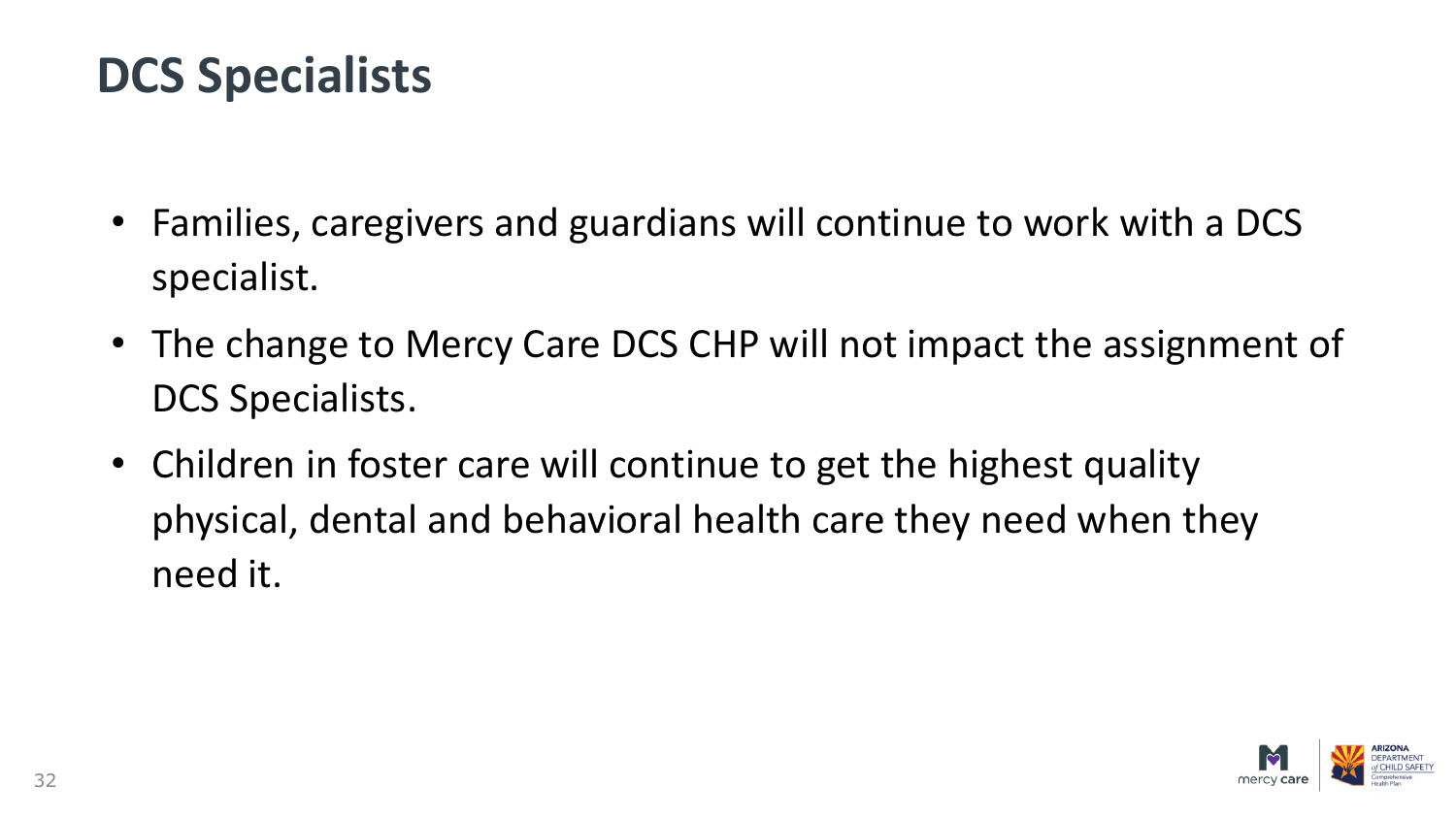## **Our goal**

We want to make sure all children get the services they need. This includes:

- Care coordination
- Physical, dental and behavioral health care services
- Services delivered efficiently

We want to improve health outcomes for the children and families we serve together.

We are committed to the health and wellbeing of children in foster care and their families.



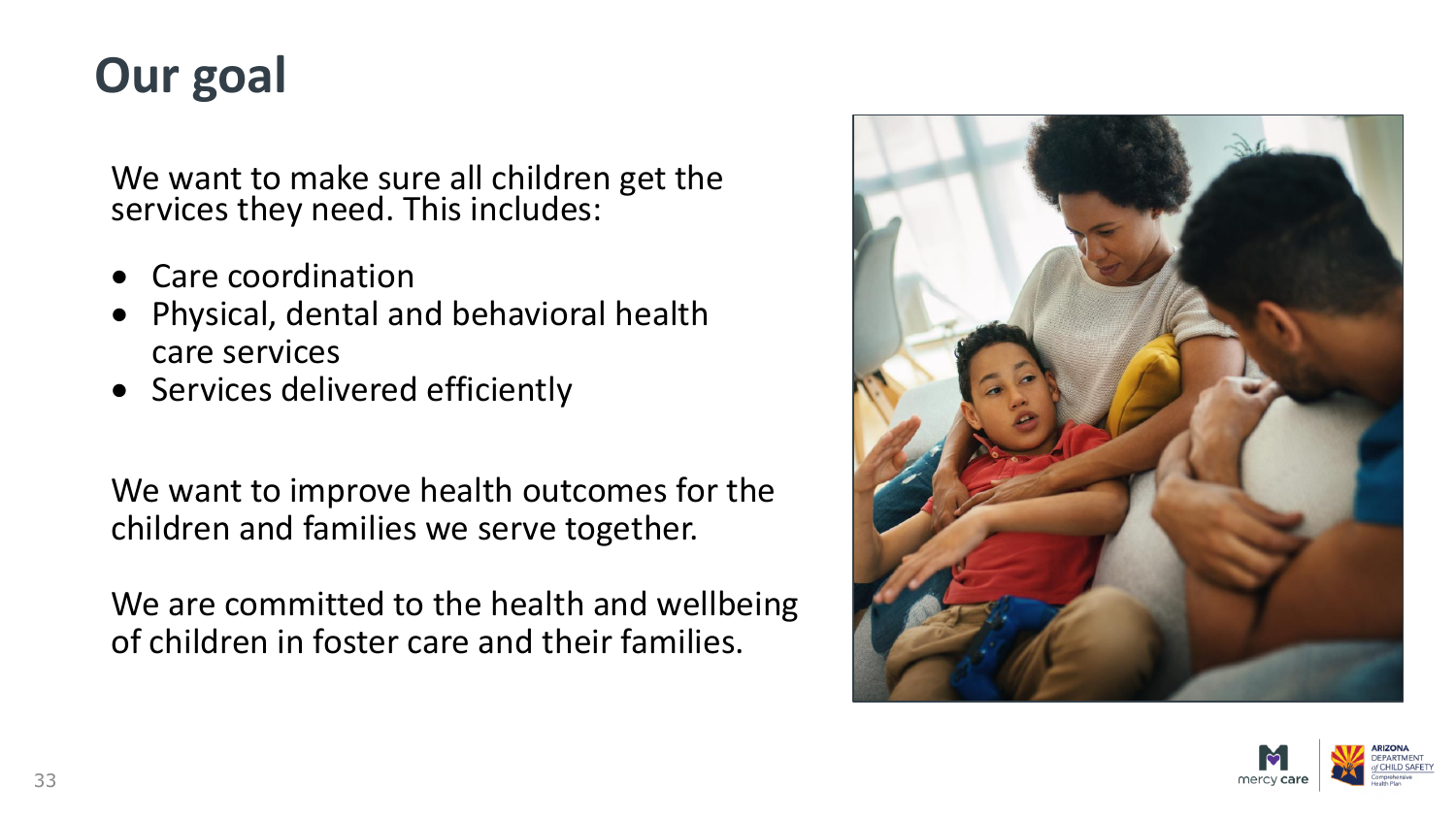

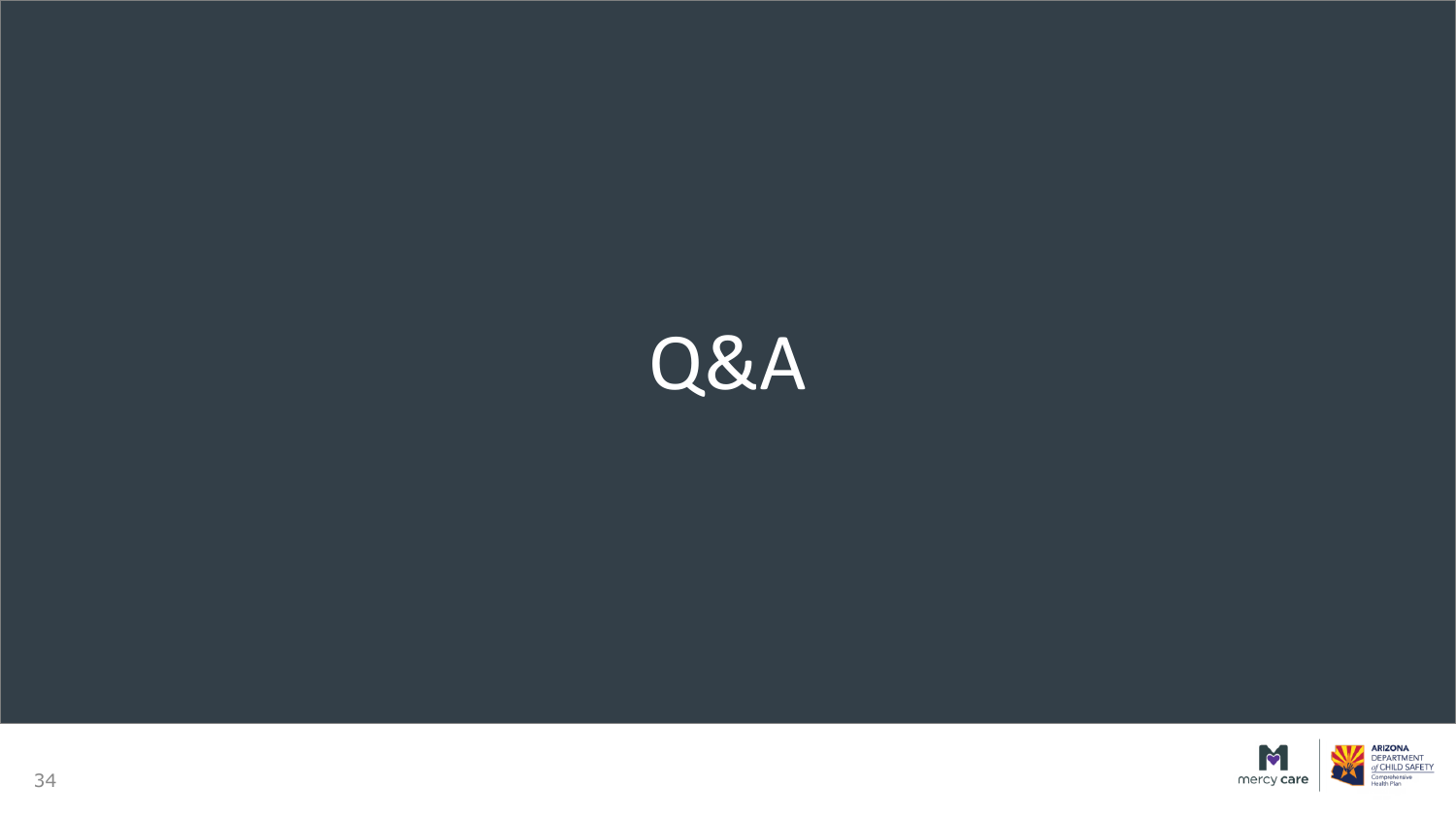#### **Questions & answers**

Before we open the chat feature, we want to review a few rules of the road.

- We can't answer questions about a specific case in these sessions.
- Do not share any personal health information such as names, member ID, date of birth, etc.
- If you need any support that would require sharing personal information, please contact your DCS Specialist or you can email CMDP Member Services ([CMDPMemberServices@azdcs.gov\)](mailto:CMDPMemberServices@azdcs.gov).

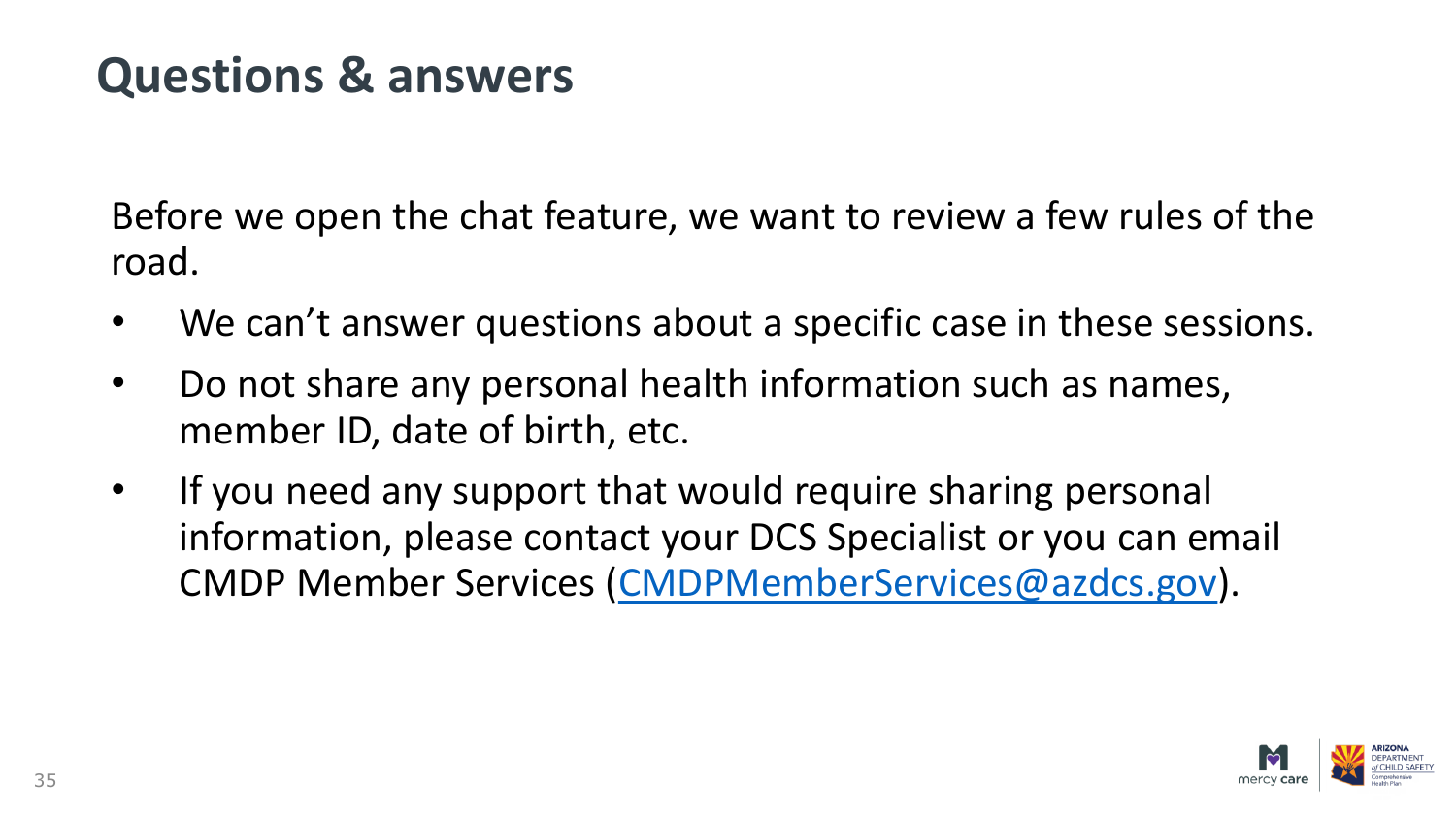#### **Questions & answers**

To use the chat feature:

- Click on the chat button in the lower right corner of your screen.
- Use the dropdown arrow to select "Everyone".
- Type your question in the box. Please be respectful.
- We have people participating tonight who will help us get answers to your questions.
- If we don't have answers tonight, we'll get them and get back to you.

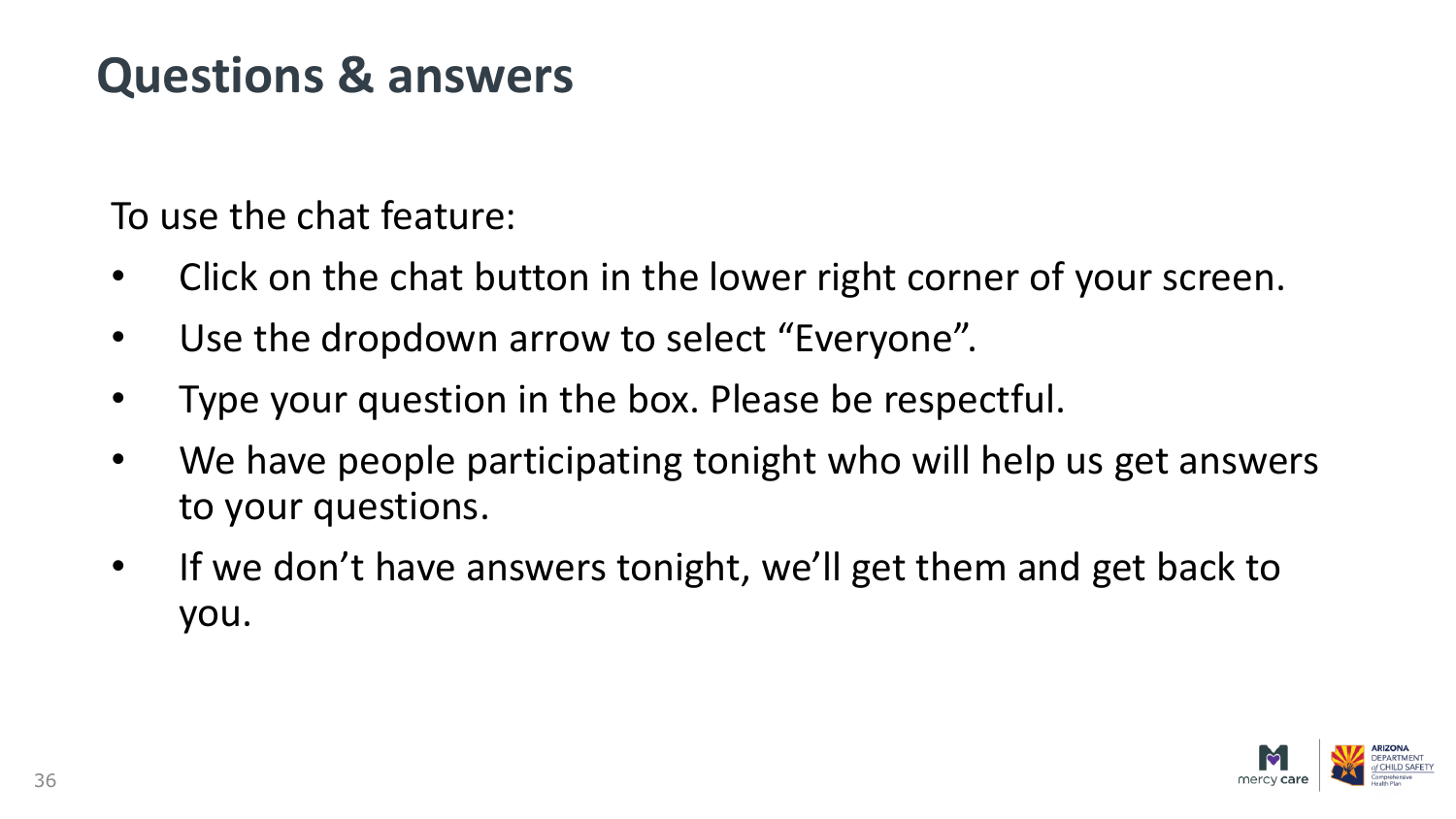#### **Where to get answers to questions**

- Keep an eye on your mail—you'll be receiving important information.
- Visit the Mercy Care website: [www.mercycareaz.org](http://www.mercycareaz.org/). Learn how to use the provider search tools and become familiar with the site.
- Visit the DCS CHP website: <https://dcs.az.gov/services/cmdp> to stay up to date.
- Contact your DCS specialist directly with questions.

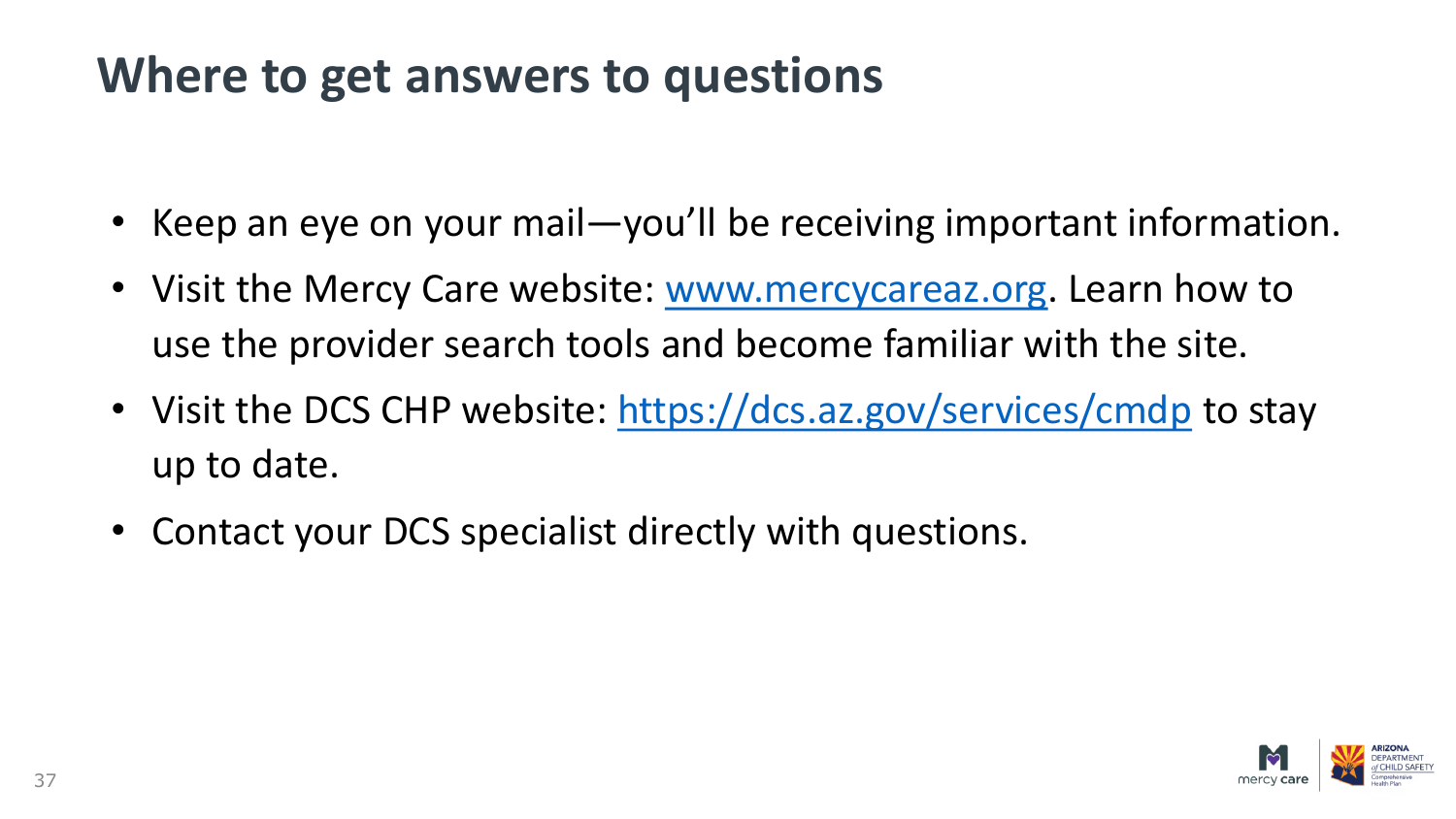#### **Contacts**

If you have questions about how these changes might affect you, you can contact:

- Before 4/1, **CMDP Member Services** (602) 351-2245 or 1-800-201- 1795 (TTY/TDD 711).
- After 4/1**, Mercy Care DCS CHP Member Services** at 602-212-4983 or 1-833-711-0776 (TTY/TDD 711).
- Email CMDP at **[CMDPMemberServices@azdcs.gov](mailto:CMDPMemberServices@azdcs.gov)** or Mercy Care DCS CHP at **[DCS@MercyCareAZ.org](mailto:DCS@MercyCareAZ.org)**

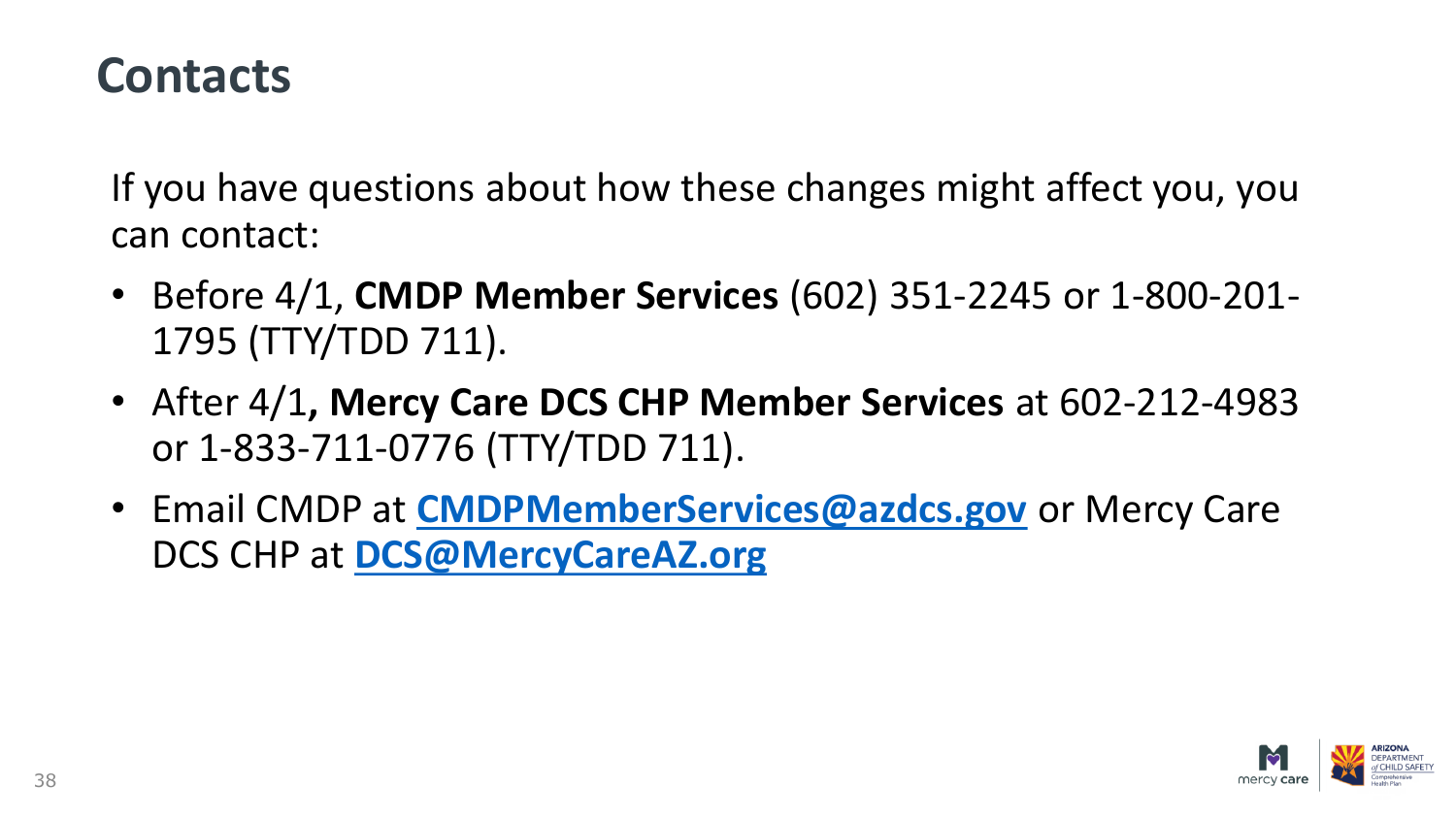#### **Resources**

- **Fostering Advocates AZ** is an advocacy group run by young adults who aim to ensure that all foster kids have the information, resources and support needed to transition to a new life. **[www.fosteringadvocatesarizona.org/](http://www.fosteringadvocatesarizona.org/)**
- **Arizona Family Resources** offers resources for foster and kinship families. [www.azfamilyresources.org/](http://www.azfamilyresources.org/)
- **Find Help Phoenix** provides information on local AHCCCS-registered, low-cost and sliding-scale services. **<https://findhelpphx.org/>**
- **AHCCCS Foster Parent Resource Packet**

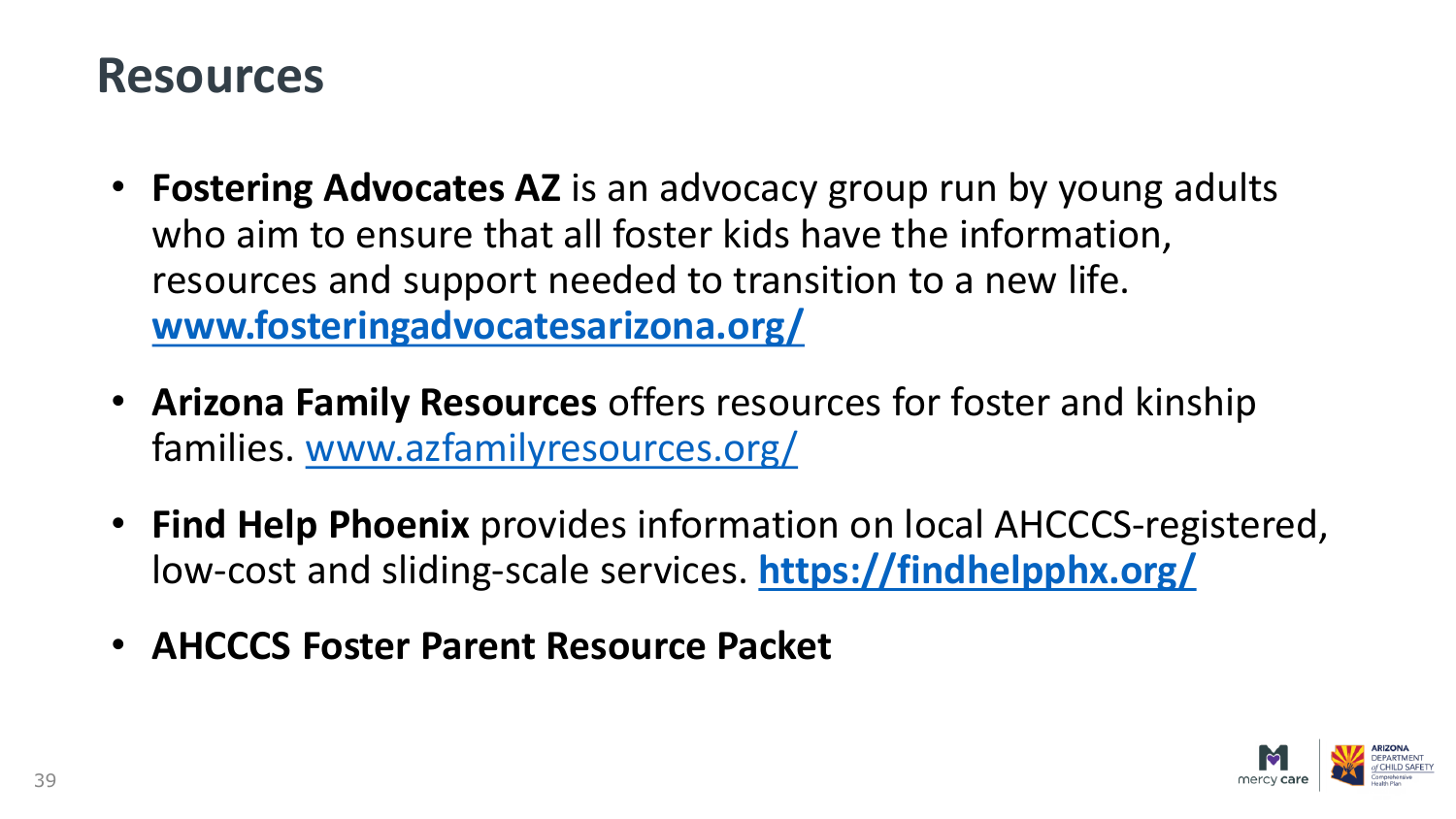#### **Resources**

**Family Involvement Center: (877) 568-8468** statewide

[www.familyinvolvementcenter.org](http://www.familyinvolvementcenter.org/)

**Raising Special Kids: 800-237-3007** statewide

[www.raisingspecialkids.org](http://www.raisingspecialkids.org/)

**MIKID**

[www.mikid.org](http://www.mikid.org/)

**Reach/Alcanza**

[www.reachfs.org](http://www.reachfs.org/)

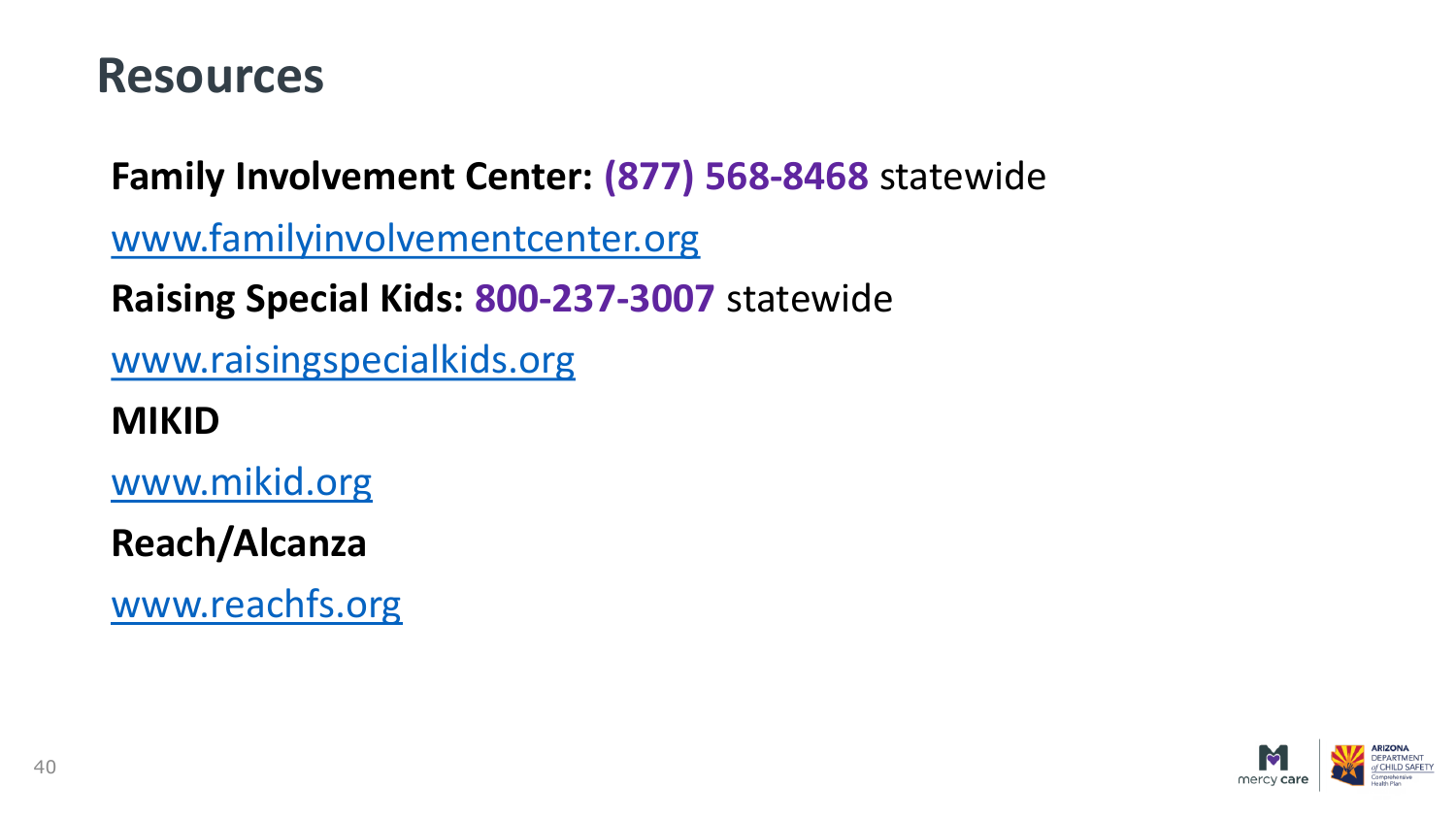## **Upcoming sessions**

| <b>Date</b>                   | Time   |
|-------------------------------|--------|
| Friday, February 19           | 4 p.m. |
| Friday, February 19           | 7 p.m. |
| <b>Wednesday, February 24</b> | 6 p.m. |

#### English-language sessions Spanish-language sessions

| <b>Date</b>           | <b>Time</b> |
|-----------------------|-------------|
| Thursday, February 18 | 4 p.m.      |
| Thursday, February 18 | 7 p.m.      |

#### **More information:**

<https://www.mercycareaz.org/members/chp-members/>